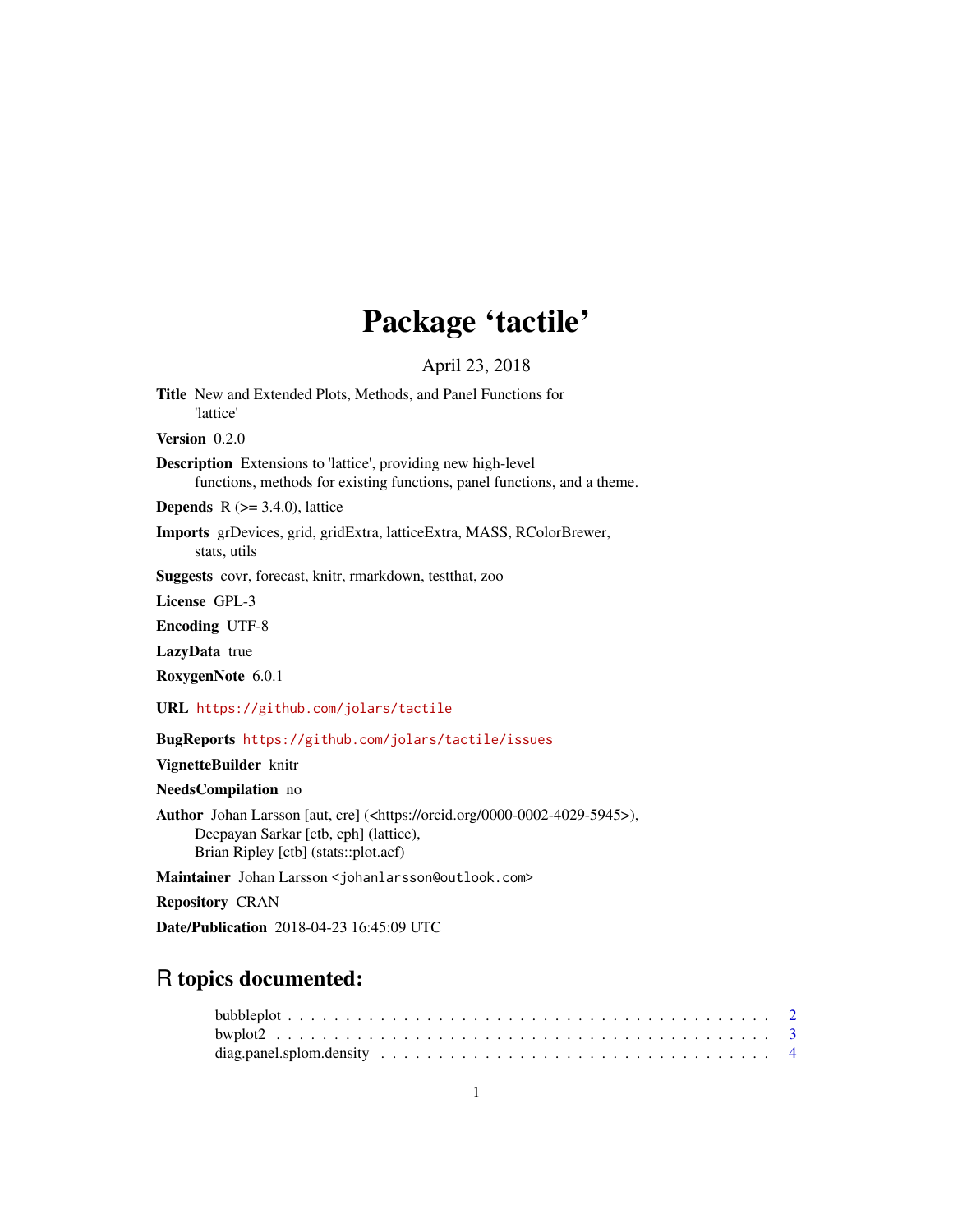### <span id="page-1-0"></span>2 bubbleplot

|                                                                                                                | -9            |
|----------------------------------------------------------------------------------------------------------------|---------------|
|                                                                                                                | -10           |
| $panel. ternaryplot. clip \dots \dots \dots \dots \dots \dots \dots \dots \dots \dots \dots \dots \dots \dots$ | -11           |
|                                                                                                                |               |
|                                                                                                                |               |
|                                                                                                                |               |
|                                                                                                                |               |
|                                                                                                                |               |
|                                                                                                                |               |
|                                                                                                                |               |
|                                                                                                                |               |
|                                                                                                                |               |
|                                                                                                                | <sup>20</sup> |
|                                                                                                                | 21            |
|                                                                                                                | 22            |
|                                                                                                                | 23            |
|                                                                                                                |               |

#### **Index** [25](#page-24-0)

bubbleplot *Bubbleplots*

### Description

Draws bubbleblots – trivariate plots where the third dimension is mapped to the size of the points drawn on the screen.

### Usage

```
bubbleplot(x, data = NULL, ...)## S3 method for class 'formula'
bubbleplot(x, data = NULL, maxsize = 3,
 bubblekey = TRUE, panel = panel.bubbleplot, groups = NULL,
  subset = TRUE,drop.unused.levels = lattice.getOption("drop.unused.levels"), ..., outer,
  allow.multiple)
```

|      | A formula of the form $z \sim x * y$ , where x and y have the usual interpretation<br>in trellis graphics (see lattice::xyplot()) and z is mapped to the size of<br>bubbles. |
|------|------------------------------------------------------------------------------------------------------------------------------------------------------------------------------|
| data | A data frame, list or environment wherein the formula and groups arguments<br>can be evaluated.                                                                              |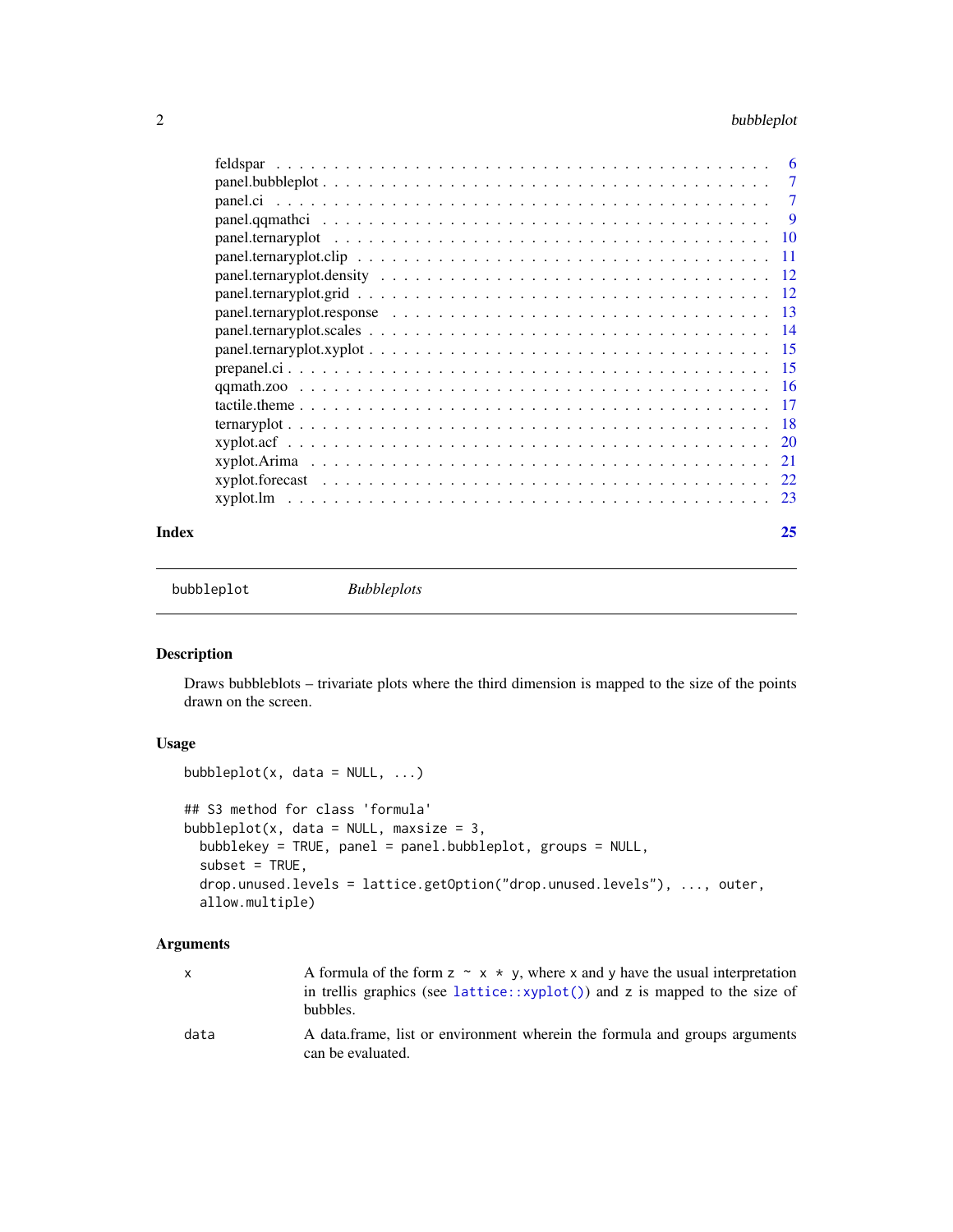#### <span id="page-2-0"></span>bwplot2 3

| $\ddots$ .              | Further arguments to pass to lattice::xyplot().                                                                                                                                                                                                                                                                           |
|-------------------------|---------------------------------------------------------------------------------------------------------------------------------------------------------------------------------------------------------------------------------------------------------------------------------------------------------------------------|
| maxsize                 | Maximum size (in cex) for the bubbles.                                                                                                                                                                                                                                                                                    |
| bubblekey               | Set to TRUE to draw an informative legend about the bubbles. Uses $lattice: draw. key()$ .<br>See the key section of the documentation in lattice::xyplot(). If both auto.key<br>and bubblekey are given and their space arguments (positions) conflict, bub-<br>blekey will silently override the position of auto. key. |
| panel                   | See lattice::xyplot(). Here, we are passing an additional variable, z, which<br>is then used in $panel$ . bubbleplot().                                                                                                                                                                                                   |
| groups                  | See lattice::xyplot()                                                                                                                                                                                                                                                                                                     |
| subset                  | See lattice::xyplot()                                                                                                                                                                                                                                                                                                     |
| drop.unused.levels      |                                                                                                                                                                                                                                                                                                                           |
|                         | See lattice::xyplot()                                                                                                                                                                                                                                                                                                     |
| outer                   | Ignored.                                                                                                                                                                                                                                                                                                                  |
| allow.multiple Ignored. |                                                                                                                                                                                                                                                                                                                           |

### Value

An object of class "trellis". The [update](#page-0-0) method can be used to update components of the object and the [print](#page-0-0) method (usually called by default) will plot it on an appropriate plotting device.

#### Author(s)

Johan Larsson

### Examples

```
bubbleplot(disp \sim hp * wt, groups = cyl, data = mtcars, auto.key = TRUE)
bubbleplot(disp \sim hp * mpg | factor(cyl), groups = gear, data = mtcars,
           auto.key = TRUE)
```
bwplot2 *An extended box and whiskers plot*

### Description

An extended version of [lattice::bwplot\(\)](#page-0-0). The only modification is to group and stack box plots if groups is provided.

### Usage

```
bwplot2(x, data = NULL, ...)## S3 method for class 'formula'
bwplot2(x, data = NULL, allow.multiple = is.null(groups)
  || outer, outer = FALSE, auto.key = FALSE, groups = NULL,
```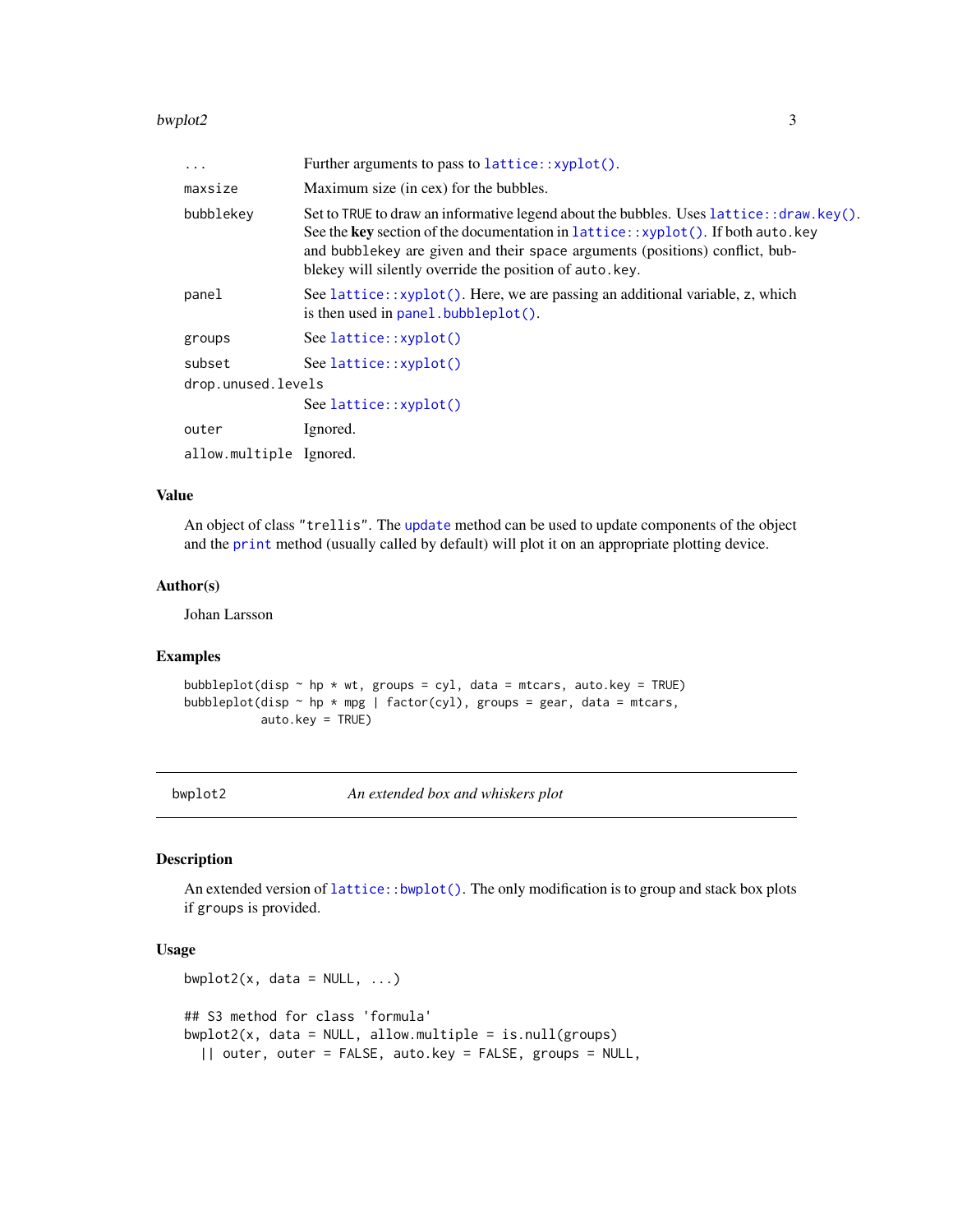```
drop.unused.levels = lattice.getOption("drop.unused.levels"), ...,
  subset = TRUE)
## S3 method for class 'numeric'
bwplot2(x, data = NULL, xlab = deparse(substitute(x)),
  ...)
```
### Arguments

| x                  | see lattice::bwplot()                      |
|--------------------|--------------------------------------------|
| data               | see lattice::bwplot()                      |
| $\ddots$           | arguments passed down to lattice::bwplot() |
|                    | allow.multiple see lattice::bwplot()       |
| outer              | see lattice::bwplot()                      |
| auto.kev           | see lattice::bwplot()                      |
| groups             | see lattice::bwplot()                      |
| drop.unused.levels |                                            |
|                    | see lattice::bwplot()                      |
| subset             | see lattice::bwplot()                      |
| xlab               | see lattice::bwplot()                      |
|                    |                                            |

### Value

An object of class "trellis". The [update](#page-0-0) method can be used to update components of the object and the [print](#page-0-0) method (usually called by default) will plot it on an appropriate plotting device.

### Examples

```
bwplot2(variety ~ yield,
       groups = site,
       data = barley,par.settings = tactile.theme())
```
diag.panel.splom.density

*Diagonal Density Panels*

### Description

Plots univariate density estimates estimates to be used in a [lattice::splom\(\)](#page-0-0) call with the diag.panel argument.

### Usage

```
diag.panel.splom.density(x, bw = "nrd0", adjust = 1, kernel = "gaussian",
 weights = NULL, n = 512, ...)
```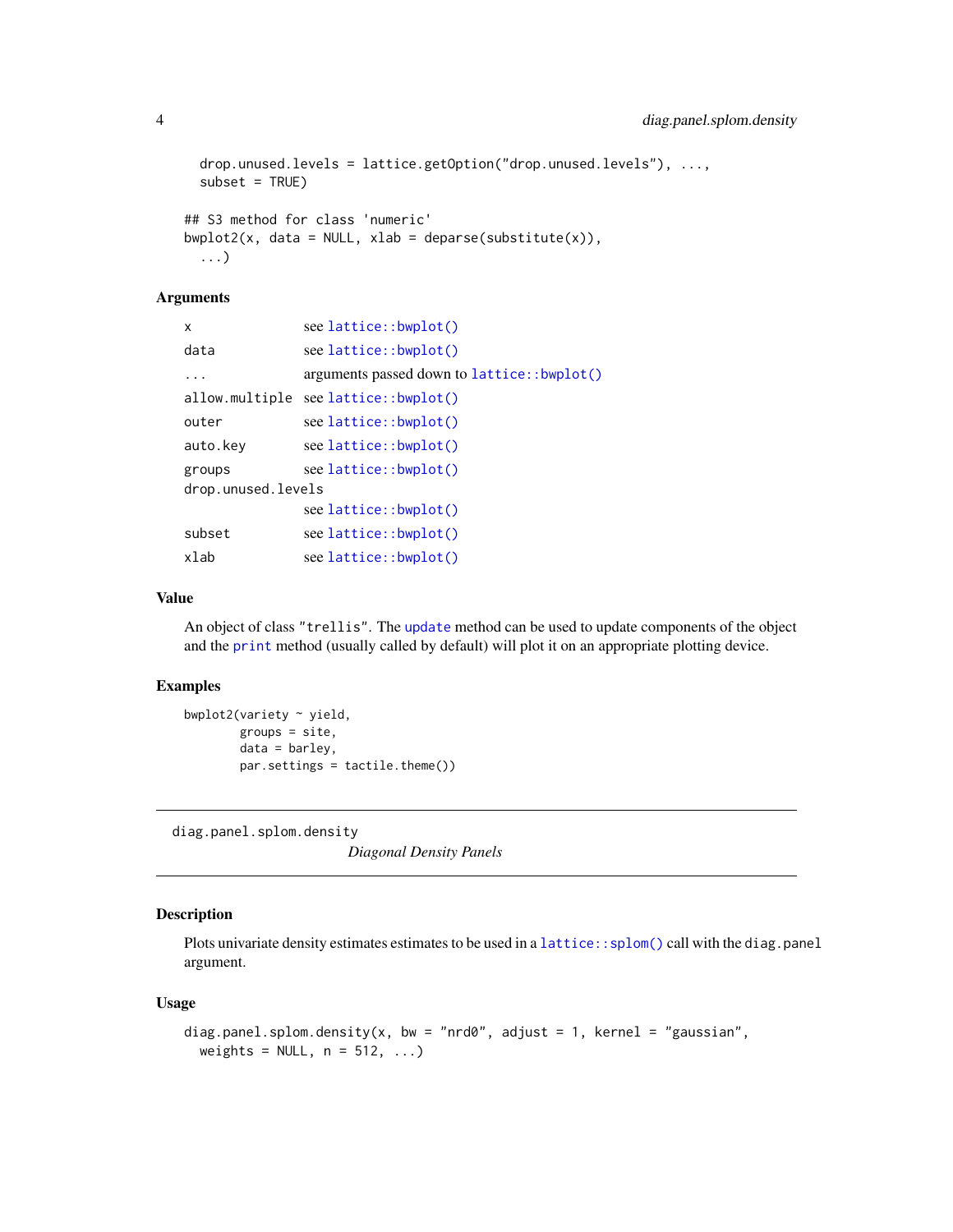<span id="page-4-0"></span>

| х       | data vector corresponding to that row / column (which will be the same for<br>diagonal 'panels').                                                                                                                                                                                                         |
|---------|-----------------------------------------------------------------------------------------------------------------------------------------------------------------------------------------------------------------------------------------------------------------------------------------------------------|
| bw      | the smoothing bandwidth to be used. The kernels are scaled such that this is the<br>standard deviation of the smoothing kernel. (Note this differs from the reference<br>books cited below, and from S-PLUS.)                                                                                             |
|         | bw can also be a character string giving a rule to choose the bandwidth. See<br>bw.nrd.<br>The default, "nrd0", has remained the default for historical and compatibility<br>reasons, rather than as a general recommendation, where e.g., "SJ" would rather<br>fit, see also Venables and Ripley (2002). |
|         | The specified (or computed) value of bw is multiplied by adjust.                                                                                                                                                                                                                                          |
| adjust  | the bandwidth used is actually adjust*bw. This makes it easy to specify values<br>like 'half the default' bandwidth.                                                                                                                                                                                      |
| kernel  | a character string giving the smoothing kernel to be used. This must partially<br>match one of "gaussian", "rectangular", "triangular", "epanechnikov",<br>"biweight", "cosine" or "optcosine", with default "gaussian", and may be<br>abbreviated to a unique prefix (single letter).                    |
|         | "cosine" is smoother than "optcosine", which is the usual 'cosine' kernel in<br>the literature and almost MSE-efficient. However, "cosine" is the version used<br>by S.                                                                                                                                   |
| weights | numeric vector of non-negative observation weights, hence of same length as x.<br>The default NULL is equivalent to weights = $rep(1/nx, nx)$ where $nx$ is the<br>length of (the finite entries of) $x$ [].                                                                                              |
| n       | the number of equally spaced points at which the density is to be estimated.<br>When $n > 512$ , it is rounded up to a power of 2 during the calculations (as fft<br>is used) and the final result is interpolated by approx. So it almost always makes<br>sense to specify n as a power of two.          |
| .       | Further arguments passed on to lattice::diag.panel.splom() and lattice::panel.lines().                                                                                                                                                                                                                    |

### See Also

[lattice::diag.panel.splom\(\)](#page-0-0), [lattice::splom\(\)](#page-0-0), [stats::density\(\)](#page-0-0).

```
splom(~ iris[1:4],
     data = iris,
     diag.panel = diag.panel.splom.density,
     pscales = 0)
```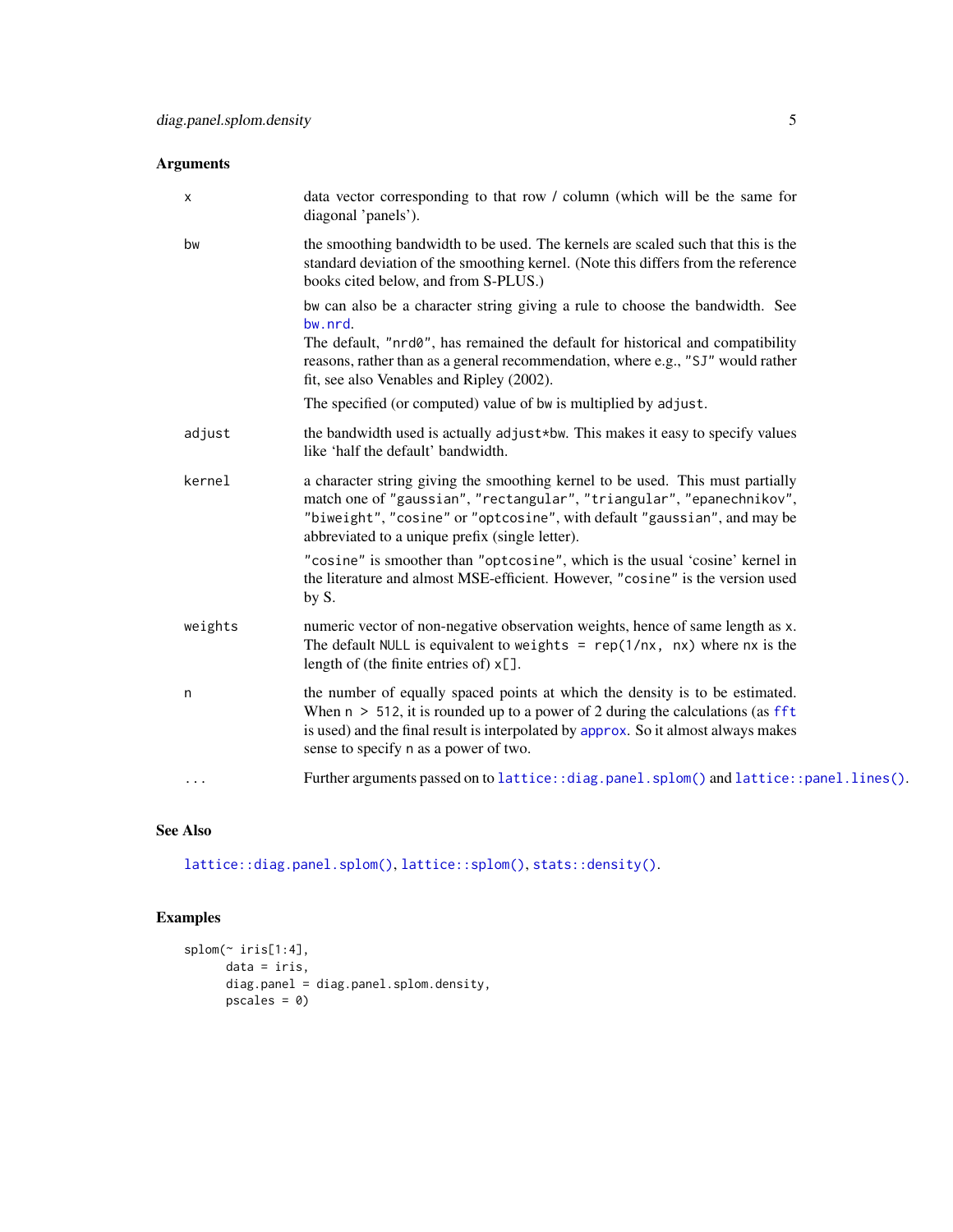<span id="page-5-0"></span>A data set that has been manually transcribed from Table 5 of Elkins and Grove's *Ternary feldspar experiments and thermodynamic models*.

#### Usage

feldspar

### Format

A data frame of 40 rows and 7 columns:

Experiment The ID of the experiment

Feldspar Coexisting feldspars, *Alkali* or *Plagioclase*

- Or Proportion of orthoclase
- An Proportion of anorthite
- Ab Proportion of albite

Temperature Temperature of the reaction (degrees centigrade)

**Pressure** Pressure of the reaction (bars)

#### Abstract

This paper reports the results of 20 experiments in which mixes of two or three feldspars were reacted to produce coexisting plagioclase feldspar (PF) and alkali feldspar (AF). Starting materials with similar bulk compositions were prepared using different combinations of two and three minerals, and experiments were designed to produce similar AF and PF minerals in the experimental products from different starting binary and ternary compositions. The coexisting AF and PF compositions produced as products define compositional fields that are elongate parallel to the ternary solvus. In 11 experiments reaction was sufficient to product fields of coexisting AF and PF, or AF, PF, and melt with a bulk composition close to that of the starting mixture. In six experiments significant reaction occurred in the form of reaction rim overgrowths on seeds of the starting materials. Three experiments produced AF, PF, and melt from a natural granite starting material. A two-feldspar thermometer is presented in which temperature is constrained by equilibria among all three components - Albite, Orthoclase, and Anorthite - in coexisting ternary feldspars.

#### Source

Elkins LT, Grove TL. Ternary feldspar experiments and thermodynamic models. American Mineralogist. 1990;75(5-6):544-59.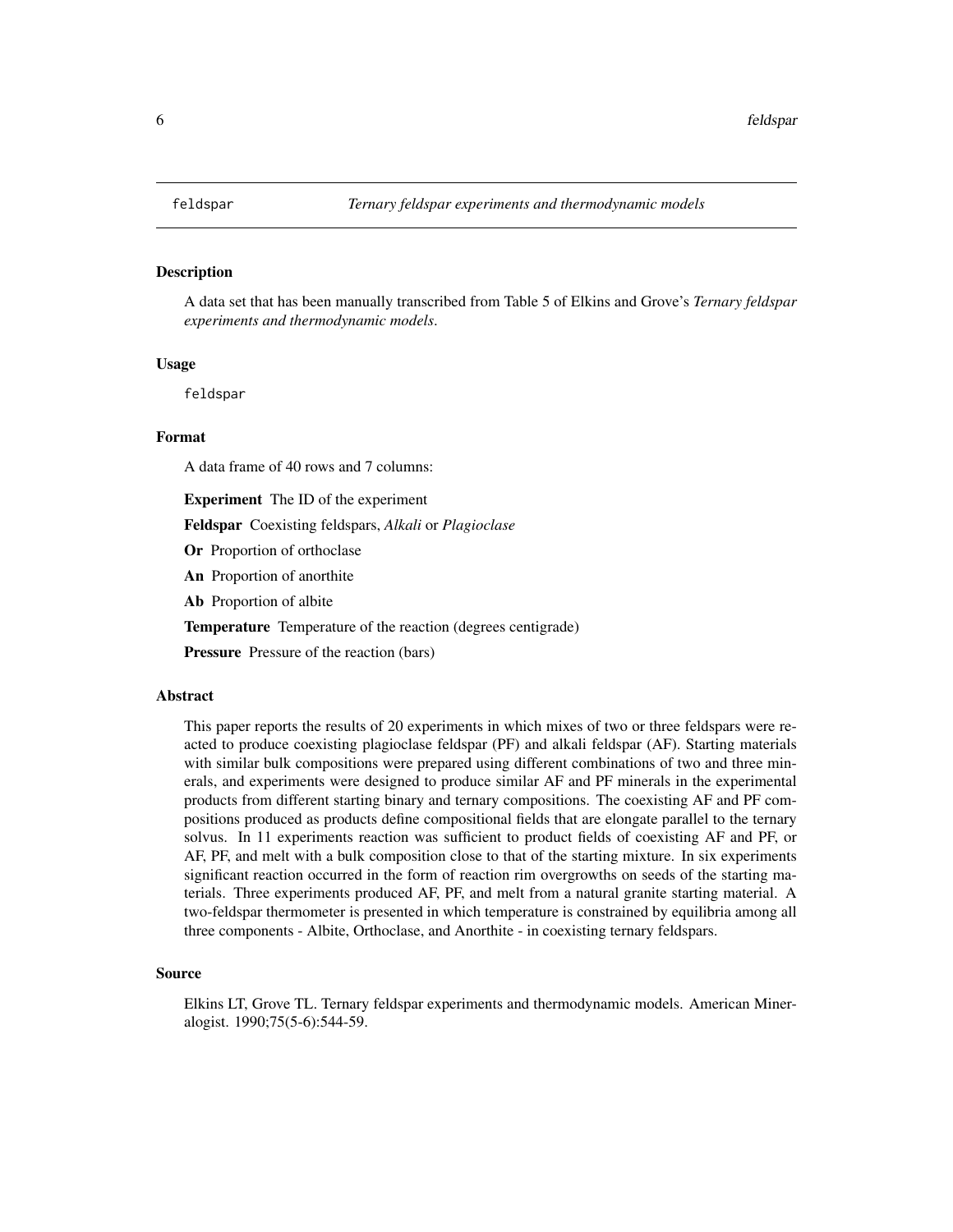<span id="page-6-1"></span><span id="page-6-0"></span>panel.bubbleplot *Panel Function for Bubble Plots*

### Description

Panel Function for Bubble Plots

### Usage

panel.bubbleplot(x, y, z, groups = NULL, subscripts, cex = NULL, ...)

### Arguments

| X          | variables to be plotted in the scatterplot                                                                      |
|------------|-----------------------------------------------------------------------------------------------------------------|
| У          | variables to be plotted in the scatterplot                                                                      |
| Z          | A numeric vector that areas of circles will be mapped to.                                                       |
| groups     | Grouping variable (see $lattice::xyplot()$ ).                                                                   |
| subscripts | A vector of indexes to specify which observation to plot. Normally does not<br>need to be provided by the user. |
| cex        | Is used internally and user settings will be ignored.                                                           |
| $\ddotsc$  | Further arguments to pass to lattice::panel.xyplot().                                                           |
|            |                                                                                                                 |

#### Value

Plots a layer inside a panel of a lattice plot.

panel.ci *Panel function for confidence interval*

### Description

Panel function for confidence interval

### Usage

```
panel.ci(x, y, lower, upper, groups = NULL, subscripts, col, fill = if
  (is.null(groups)) plot.line$col else superpose.line$col, alpha = 0.15,
 lty = 0, lwd = if (is.null(groups)) plot.line$lwd else superpose.line$lwd,
 grid = FALSE, ..., col.line = if (is.null(groups)) plot.line$col else
  superpose.line$col)
```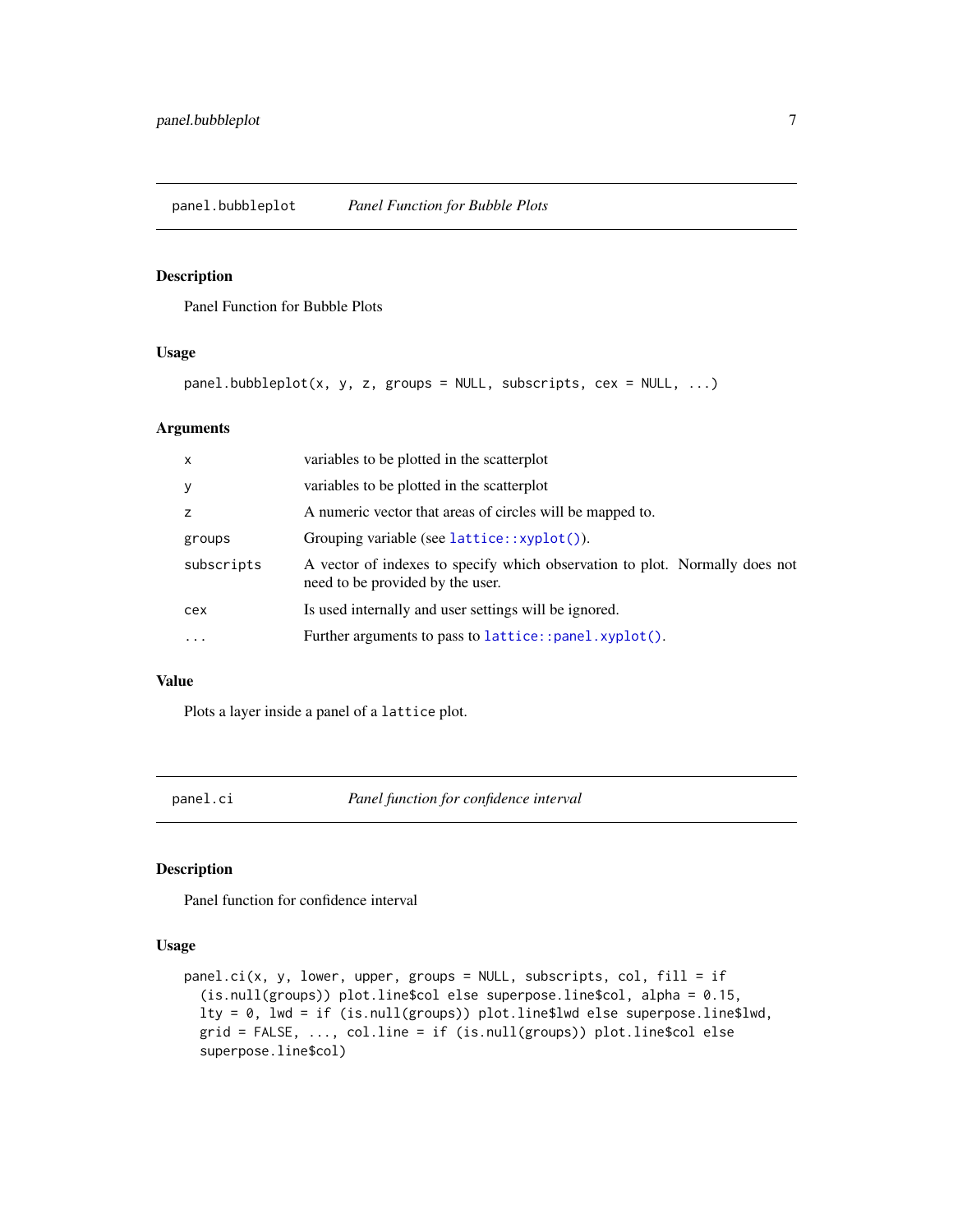### <span id="page-7-0"></span>Arguments

| х          | variables to be plotted in the scatterplot                                                                                                                                                                                                                                                                                                                                              |
|------------|-----------------------------------------------------------------------------------------------------------------------------------------------------------------------------------------------------------------------------------------------------------------------------------------------------------------------------------------------------------------------------------------|
| У          | variables to be plotted in the scatterplot                                                                                                                                                                                                                                                                                                                                              |
| lower      | lower confidence limits                                                                                                                                                                                                                                                                                                                                                                 |
| upper      | upper confidence limits                                                                                                                                                                                                                                                                                                                                                                 |
| groups     | an optional grouping variable. If present, panel . superpose will be used instead<br>to display each subgroup                                                                                                                                                                                                                                                                           |
| subscripts | see lattice::xyplot()                                                                                                                                                                                                                                                                                                                                                                   |
| col        | default colours are obtained from plot. symbol and plot. line using trellis.par.get.                                                                                                                                                                                                                                                                                                    |
| fill       | other graphical parameters. fill serves the purpose of bg in points for certain<br>values of pch                                                                                                                                                                                                                                                                                        |
| alpha      | opacity for the fill                                                                                                                                                                                                                                                                                                                                                                    |
| $1$ ty     | other graphical parameters. fill serves the purpose of bg in points for certain<br>values of pch                                                                                                                                                                                                                                                                                        |
| lwd        | other graphical parameters. fill serves the purpose of bg in points for certain<br>values of pch                                                                                                                                                                                                                                                                                        |
| grid       | A logical flag, character string, or list specifying whether and how a background<br>grid should be drawn. This provides the same functionality as type= $\gamma$ g", but is<br>the preferred alternative as the effect type="g" is conceptually different from<br>that of other type values (which are all data-dependent). Using the grid argu-<br>ment also allows more flexibility. |
|            | Most generally, grid can be a list of arguments to be supplied to panel.grid,<br>which is called with those arguments. Three shortcuts are available:                                                                                                                                                                                                                                   |
|            | TRUE: roughly equivalent to list ( $h = -1$ , $v = -1$ )<br>"h": roughly equivalent to list ( $h = -1$ , $v = 0$ )<br>"v": roughly equivalent to list ( $h = 0$ , $v = -1$ )                                                                                                                                                                                                            |
|            | No grid is drawn if $grid = FALSE$ .                                                                                                                                                                                                                                                                                                                                                    |
|            | Extra arguments, if any, for panel.xyplot. In most cases panel.xyplot ig-<br>nores these. For types "r" and "smooth", these are passed on to panel.lmline<br>and panel. loess respectively.                                                                                                                                                                                             |
| col.line   | default colours are obtained from plot. symbol and plot. line using trellis.par.get.                                                                                                                                                                                                                                                                                                    |
|            |                                                                                                                                                                                                                                                                                                                                                                                         |

```
mod <- lm(Petal.Width ~ Petal.Length*Species, data = iris)
newdat \leq expand.grid(Petal.Length = seq(1, 7, by = 0.1),
                      Species = c("setosa", "versicolor", "virginica"))
pred <- predict(mod, newdat, interval = "confidence")
dd <- cbind(newdat, pred)
xyplot(fit ~ Petal.Length, groups = Species, data = dd,
       prepanel = prepanel.ci, auto.key = list(lines = TRUE, points = FALSE),
       ylab = "Petal Width",
       xlab = "Petal Length",
```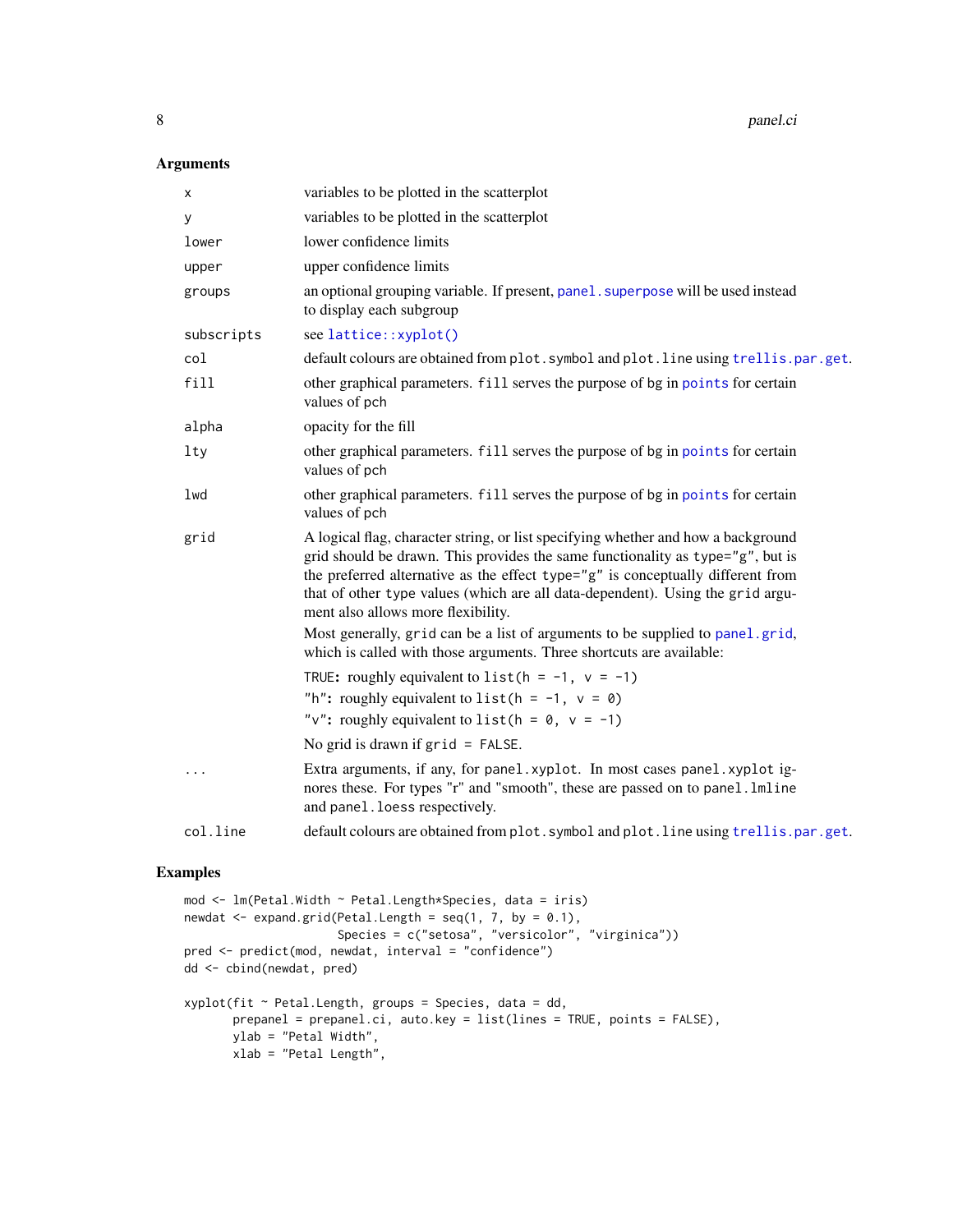### <span id="page-8-0"></span>panel.qqmathci 9

```
lower = dd$lwr, upper = dd$upr, type = "1",panel = function(...) {
 panel.ci(..., alpha = 0.15, grid = TRUE)panel.xyplot(...)
})
```
<span id="page-8-1"></span>panel.qqmathci *Q-Q Diagram Confidence Intervals Panels*

### Description

Panel function to go along with [lattice::qqmath\(\)](#page-0-0) and [lattice::panel.qqmathline\(\)](#page-0-0). Adds filled confidence bands to the Q-Q-plot.

#### Usage

panel.qqmathci(x,  $y = x$ , distribution = qnorm, probs = c(0.25, 0.75), qtype = 7, groups = NULL,  $ci = 0.95$ , alpha = 0.25, col = trellis.par.get("plot.line")\$col, ..., col.line)

#### Arguments

| $\mathsf{x}$ | The original sample, possibly reduced to a fewer number of quantiles, as deter-<br>mined by the f. value argument to qqmath   |
|--------------|-------------------------------------------------------------------------------------------------------------------------------|
| У            | an alias for x for backwards compatibility                                                                                    |
| distribution | quantile function for reference theoretical distribution.                                                                     |
| probs        | numeric vector of length two, representing probabilities. Corresponding quan-<br>tile pairs define the line drawn.            |
| qtype        | the type of quantile computation used in quantile                                                                             |
| groups       | optional grouping variable. If non-null, a line will be drawn for each group.                                                 |
| сi           | Confidence level                                                                                                              |
| alpha        | Alpha level for the color fill                                                                                                |
| col          | Color fill for the confidence bands.                                                                                          |
| $\cdots$     | Arguments passed to lattice::panel.superpose() and lattice::panel.polygon()                                                   |
| col.line     | Color fill for the confidence bands. Is used internally by lattice::panel.superpose()<br>and should generally not be changed. |
|              |                                                                                                                               |

### Details

The function tries to figure out the density function counterpart to that provided in the argument distribution by regular expressions.

### Value

Augments a trellis plot panel, such as that created by [lattice::qqmath\(\)](#page-0-0), with confidence levels.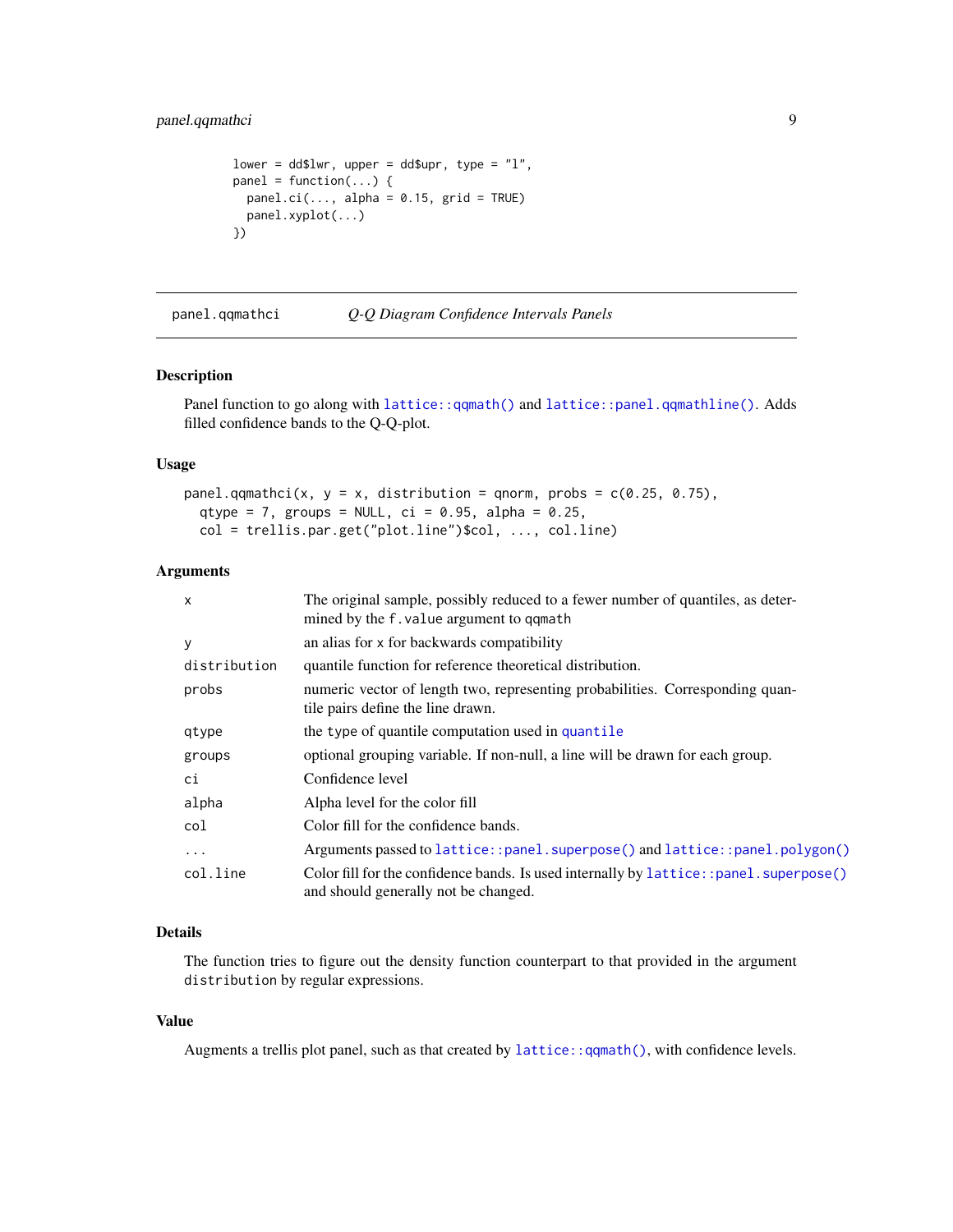### <span id="page-9-0"></span>Author(s)

Johan Larsson.

### See Also

```
lattice::panel.qqmathline(), lattice::qqmath(), and lattice::panel.qqmath().
```
### Examples

```
qqmath(\sim height | voice.part, aspect = "xy", data = singer,
       prepanel = prepanel.qqmathline,
       panel = function(x, \ldots) {
         panel.qqmathci(x, ...)
         panel.qqmathline(x, ...)
         panel.qqmath(x, ...)
       })
```
<span id="page-9-1"></span>panel.ternaryplot *Panel Function for Ternary Plots*

### Description

Panel Function for Ternary Plots

### Usage

```
panel.ternaryplot(x, y, z, subscripts, response = NULL, density = FALSE,
  region = density || !is.null(response), contour = density ||
  !is.null(response), labels = !is.null(response), points = TRUE,
  grid = TRUE, density_breaks = NULL, xlab, ylab, zlab, xlab.default,
 ylab.default, zlab.default, ...)
```

| X          | Numeric vector                                                |
|------------|---------------------------------------------------------------|
| У          | Numeric vector                                                |
| z          | Numeric vector                                                |
| subscripts | See lattice::panel.xyplot().                                  |
| response   | An optional response variable                                 |
| density    | Compute two-dimensional density estimates via MASS:: kde2d(). |
| region     | Fill density or response estimates with a color gradient.     |
| contour    | Draw contour lines for density and response estimates.        |
| labels     | Label contour lines.                                          |
| points     | Draw points (via panel.ternaryplot.xyplot()).                 |
| grid       | Draw a reference grid.                                        |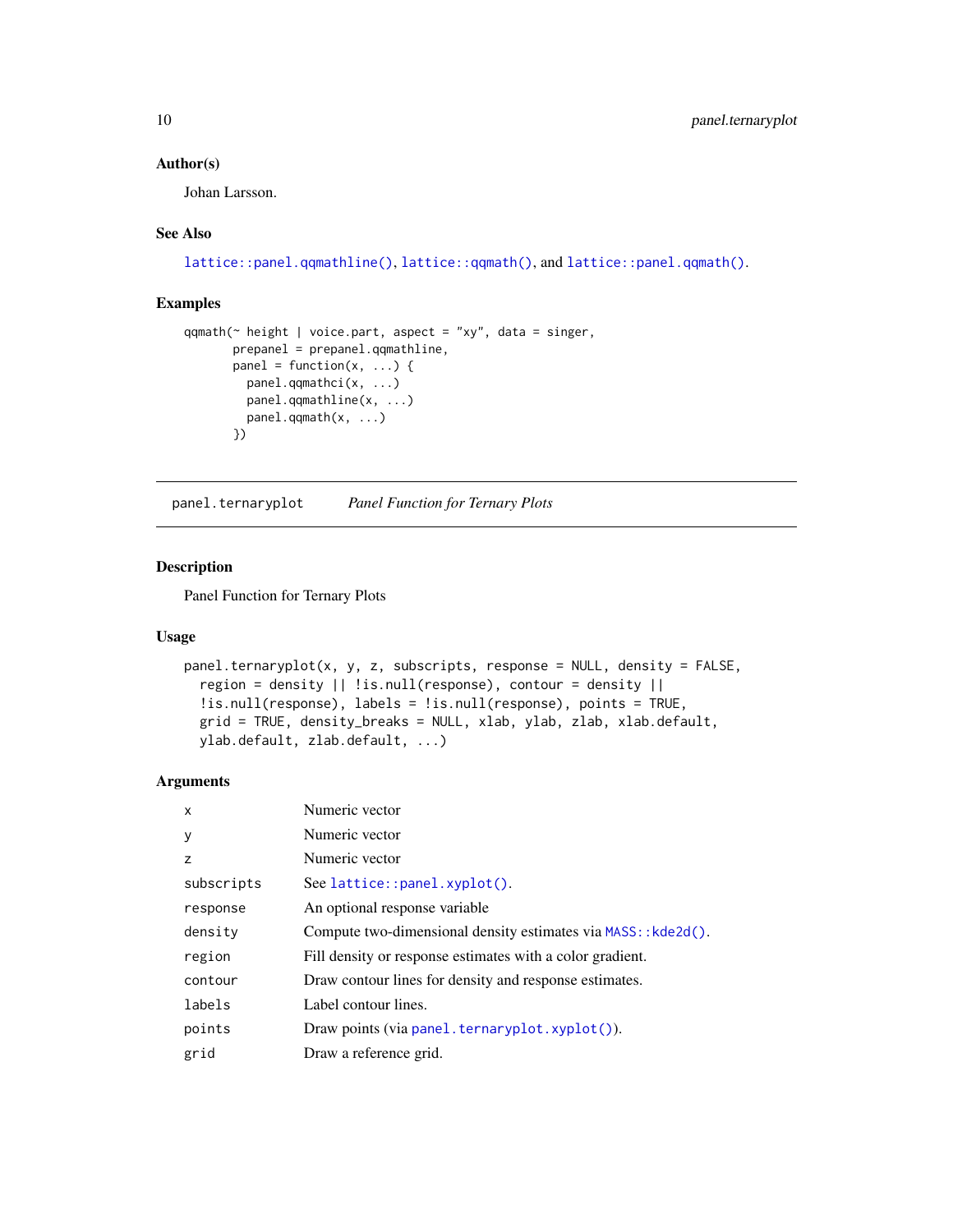<span id="page-10-0"></span>

|              | density_breaks Breaks for the density plot if used (see panel.ternaryplot.density()). |
|--------------|---------------------------------------------------------------------------------------|
| xlab         | X axis label (the left dimension)                                                     |
| ylab         | Y axis label (the right dimension)                                                    |
| zlab         | Z axis label (the top dimension)                                                      |
| xlab.default | Internal argument                                                                     |
| ylab.default | Internal argument                                                                     |
| zlab.default | Internal argument                                                                     |
| $\cdots$     | Arguments passed down to subsequent panel functions.                                  |

### Value

Plots a layer inside a panel of a lattice plot.

### See Also

The building blocks of this function are available as the separate panel functions panel. ternaryplot.xyplot(), [panel.ternaryplot.grid\(\)](#page-11-2), [panel.ternaryplot.scales\(\)](#page-13-1), [panel.ternaryplot.clip\(\)](#page-10-1), panel.ternaryplot.respo and [panel.ternaryplot.density\(\)](#page-11-1) in case the user would like to get complete control of the customization.

<span id="page-10-1"></span>panel.ternaryplot.clip

*Plot Region Clipping for Ternary Plots*

### Description

Plot Region Clipping for Ternary Plots

### Usage

```
panel.ternaryplot.clip(x1 = current.panel.limits()$x,
 y1 = current.panel.limits()$y, border = "transparent", col = if(background$col == "transparent") "#FFFFFF" else background$col)
```
### Arguments

| x1     | X axis limits |
|--------|---------------|
| vl     | Y axis limits |
| border | Border color  |
| col    | Polygon fill  |

### Value

Plots a layer inside a panel of a lattice plot.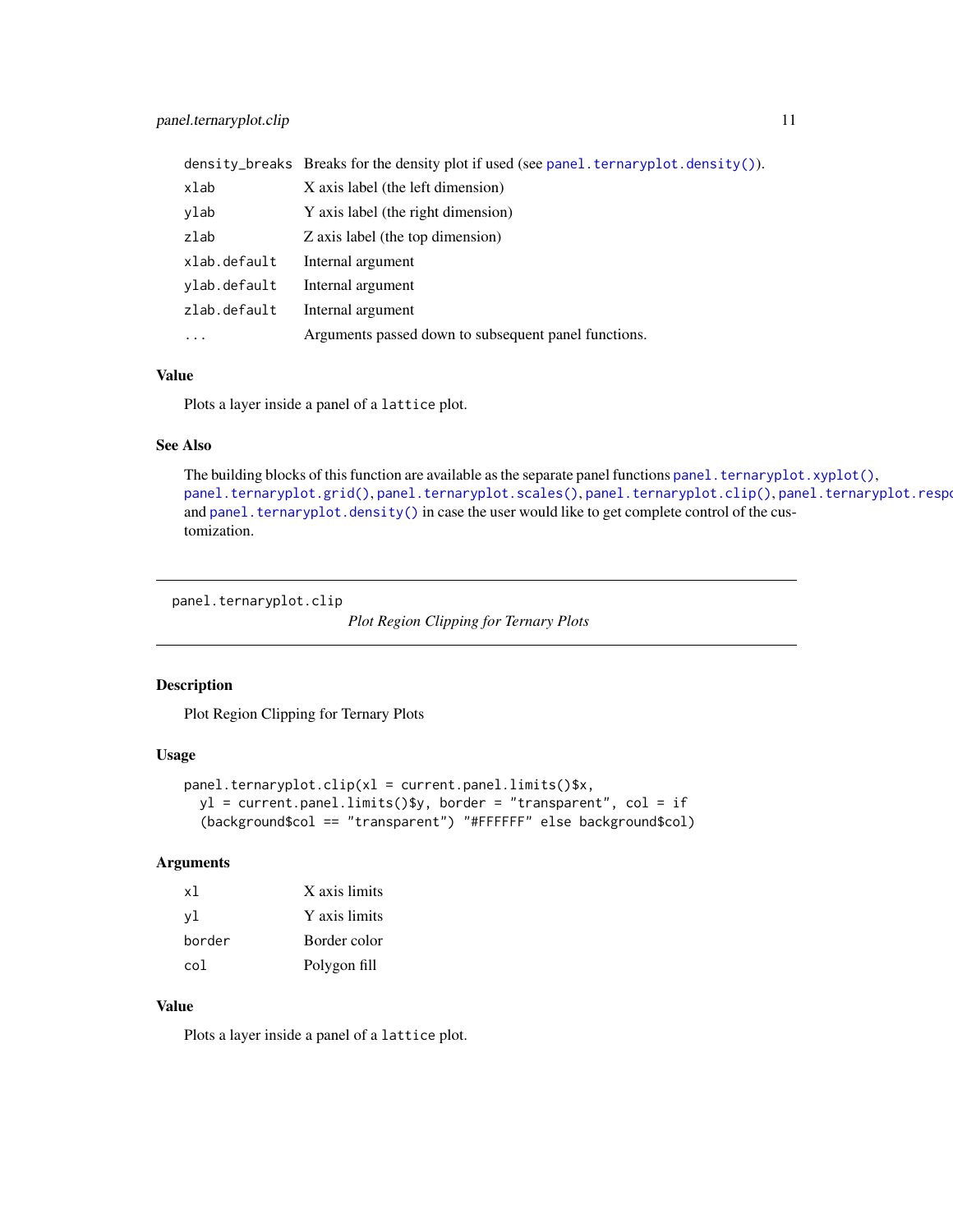```
panel.ternaryplot.density
```
*Two-Dimensional Density Estimation for Ternary Plots*

### Description

Two-Dimensional Density Estimation for Ternary Plots

### Usage

```
panel.ternaryplot.density(x, y, z, subscripts, n = 100, region = TRUE,
  contour = FALSE, labels = isTRUE(contour), density_breaks = NULL, ...)
```
### Arguments

| $\times$   | Numeric vector                                                                                                         |
|------------|------------------------------------------------------------------------------------------------------------------------|
| У          | Numeric vector                                                                                                         |
| z          | Numeric vector                                                                                                         |
| subscripts | See lattice::panel.xyplot().                                                                                           |
| n          | Number of grid points in each direction. Can be scalar or a length-2 integer<br>vector.                                |
| region     | Fill density or response estimates with a color gradient.                                                              |
| contour    | Draw contour lines for density and response estimates.                                                                 |
| labels     | Label contour lines.                                                                                                   |
|            | density_breaks Breaks for the density plot if used (see panel.ternaryplot.density()).                                  |
| $\ddots$ . | Arguments that will be passed on to lattice::panel.lines(), lattice::panel.polygon(),<br>and $lattice::panel.text()$ . |

### Value

Plots a layer inside a panel of a lattice plot.

<span id="page-11-2"></span>panel.ternaryplot.grid

*Reference Grid for Ternary Plot*

### Description

Reference Grid for Ternary Plot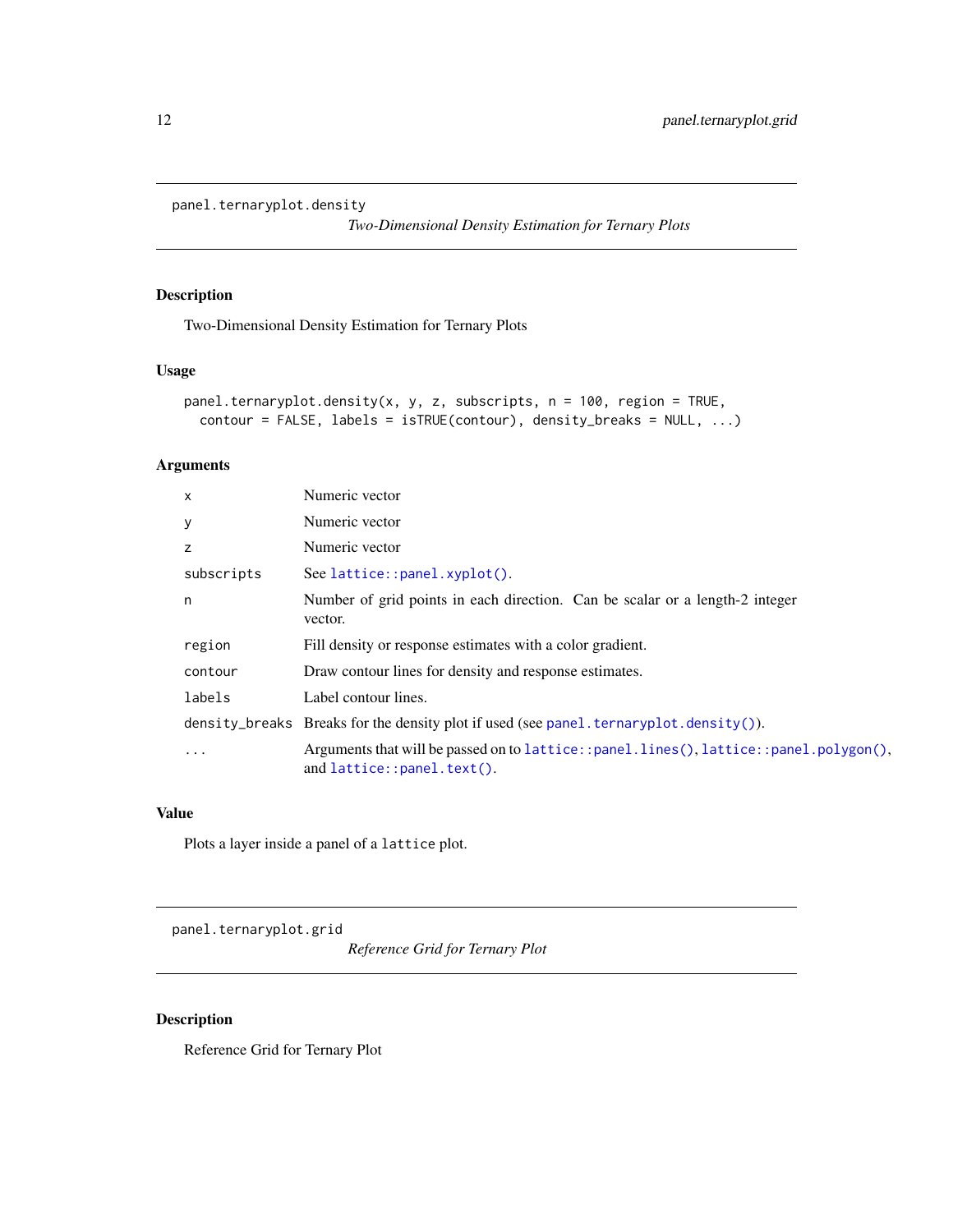### <span id="page-12-0"></span>panel.ternaryplot.response 13

### Usage

```
panel.ternaryplot.grid(at = seq.int(0, 1, by = 0.2),
 alpha = reference.line$alpha, col = reference.line$col,
 lty = reference.line$lty, lwd = reference.line$lwd)
```
### Arguments

| at    | Where to draw the reference lines |
|-------|-----------------------------------|
| alpha | Alpha                             |
| col   | Color                             |
| lty   | Line type                         |
| lwd   | Line weight                       |
|       |                                   |

### Value

Plots a layer inside a panel of a lattice plot.

<span id="page-12-1"></span>panel.ternaryplot.response

*Response Panels for Ternary Plots*

### Description

Response Panels for Ternary Plots

### Usage

```
panel.ternaryplot.response(x, y, z, subscripts, response, region = TRUE,
  contour = TRUE, labels = isTRUE(contour), fun = c("glm", "lm"),
  formula = response \sim poly(x, y), ...)
```

| X          | Numeric vector                                                                                        |
|------------|-------------------------------------------------------------------------------------------------------|
| У          | Numeric vector                                                                                        |
| z          | Numeric vector                                                                                        |
| subscripts | See lattice::panel.xyplot().                                                                          |
| response   | An optional response variable                                                                         |
| region     | Fill density or response estimates with a color gradient.                                             |
| contour    | Draw contour lines for density and response estimates.                                                |
| labels     | Label contour lines.                                                                                  |
| fun        | Function to apply to the response variable.                                                           |
| formula    | Formula for the function.                                                                             |
| .          | Arguments passed on to lattice::panel.lines(), lattice::panel.polygon(),<br>$lattice::panel.text()$ . |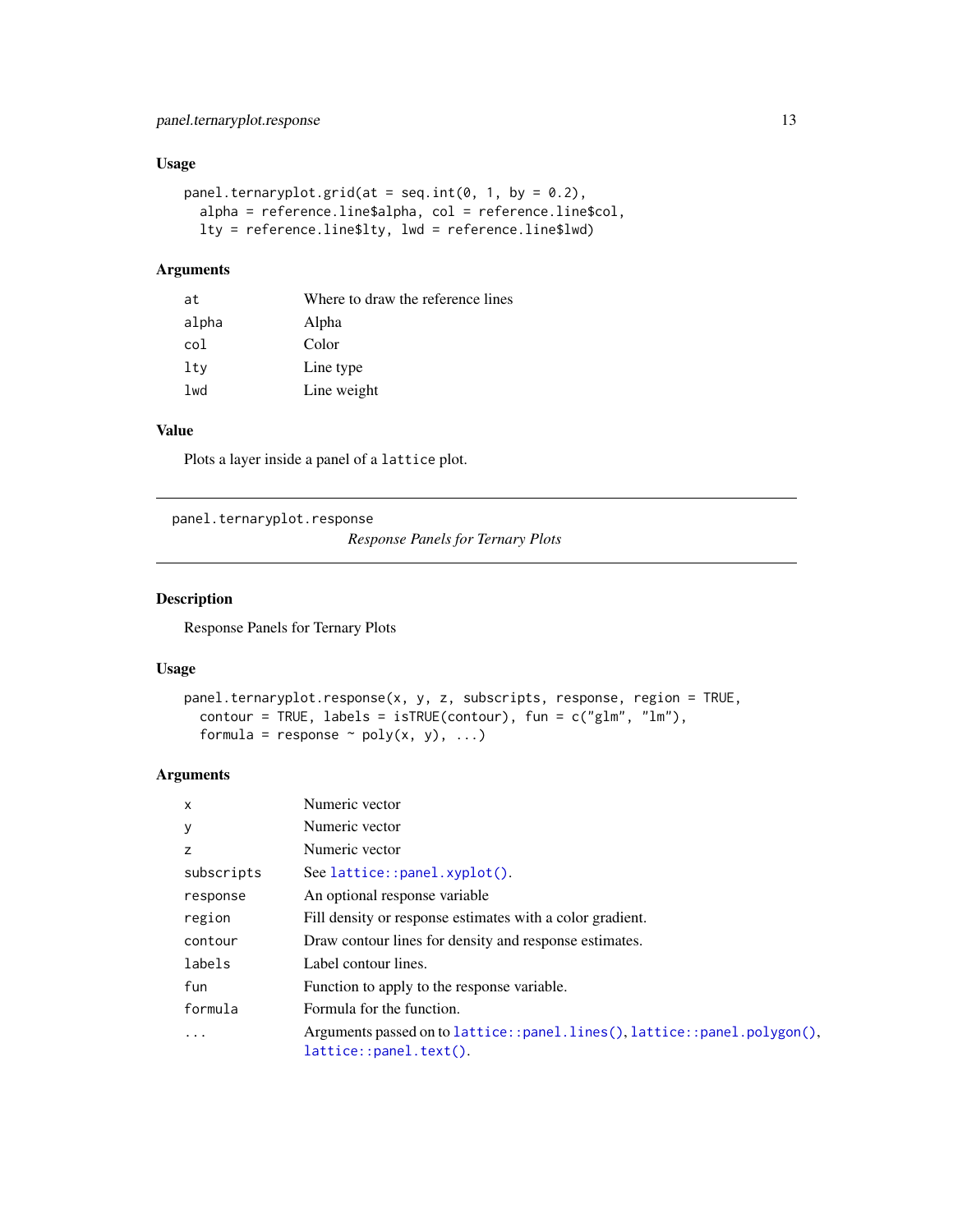### <span id="page-13-0"></span>Value

Plots a layer inside a panel of a lattice plot.

<span id="page-13-1"></span>panel.ternaryplot.scales

*Axes and Labels for Ternary Plots*

### Description

Axes and Labels for Ternary Plots

### Usage

```
panel.ternaryplot.scales(xlab, ylab, zlab, xlab.default, ylab.default,
  zlab.default, at = seq.int(0, 1, by = 0.2), ...)
```
### Arguments

| xlab         | Labels, have to be lists. Typically the user will not manipulate these, but instead<br>control this via arguments to cloud directly. |
|--------------|--------------------------------------------------------------------------------------------------------------------------------------|
| ylab         | Labels, have to be lists. Typically the user will not manipulate these, but instead<br>control this via arguments to cloud directly. |
| zlab         | Labels, have to be lists. Typically the user will not manipulate these, but instead<br>control this via arguments to cloud directly. |
| xlab.default | for internal use                                                                                                                     |
| ylab.default | for internal use                                                                                                                     |
| zlab.default | for internal use                                                                                                                     |
| at           | Where to draw tick marks.                                                                                                            |
| $\cdots$     | Currently ignored.                                                                                                                   |

### Value

Plots a layer inside a panel of a lattice plot.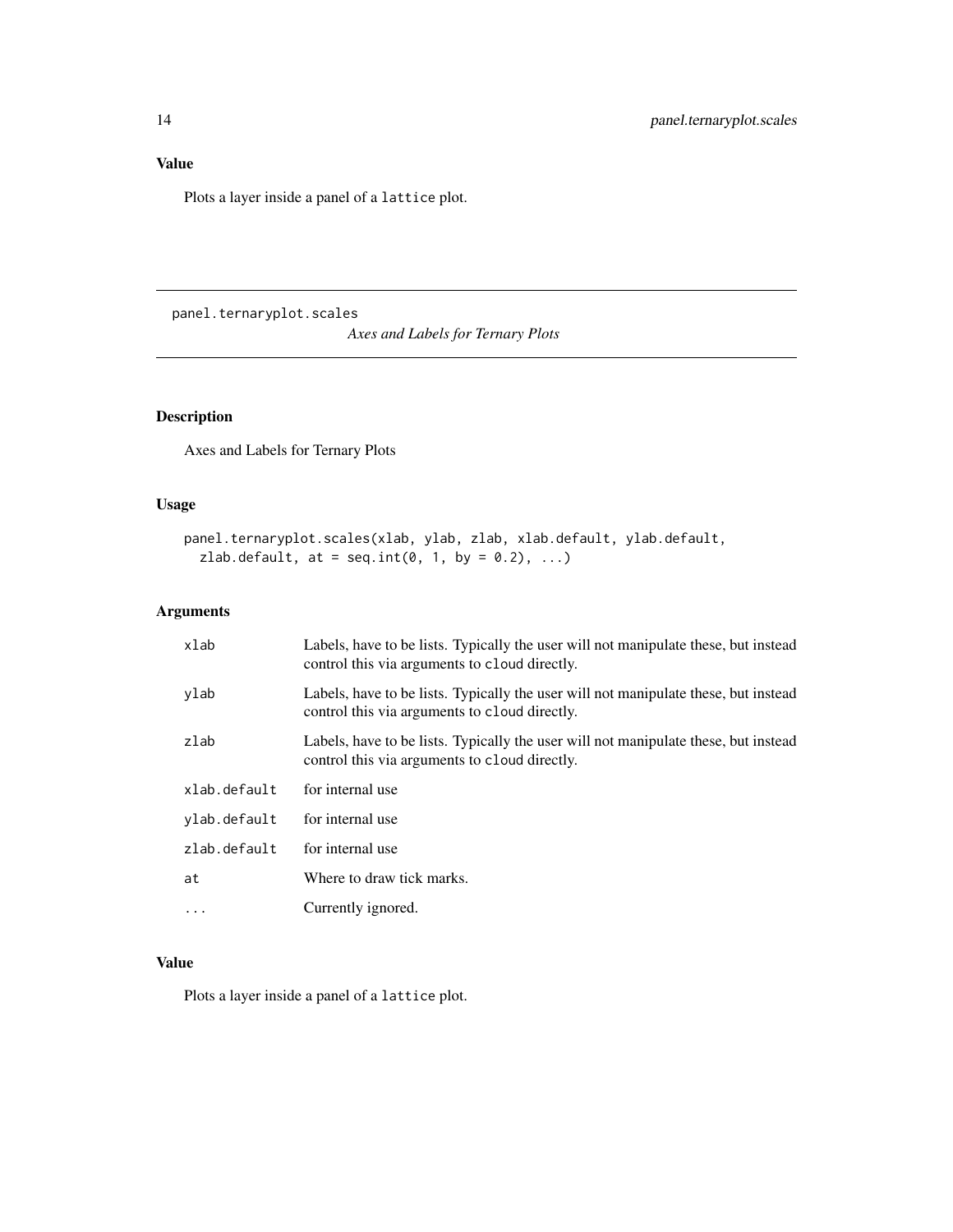<span id="page-14-1"></span><span id="page-14-0"></span>panel.ternaryplot.xyplot

*Ternary Plot Wrapper for lattice::xyplot*

### Description

This mainly exists to enable users to string together their own ternary plot functions.

### Usage

```
panel.ternaryplot.xyplot(x, y, z, subscripts, ...)
```
### Arguments

| $\mathsf{x}$ | Numeric vector of values in the original space           |
|--------------|----------------------------------------------------------|
| y            | Numeric vector of values in the original space           |
|              | Numeric vector of values in the original space           |
| subscripts   | $see$ lattice:: $x$ yplot().                             |
|              | Arguments that are passed on to lattice::panel.xyplot(). |
|              |                                                          |

### Value

Plots a layer inside a panel of a lattice plot.

| Prepanel for ciplot |  |
|---------------------|--|
|---------------------|--|

### Description

Prepanel for ciplot

### Usage

```
prepanel.ci(x, y, lower, upper, subscripts, groups = NULL, ...)
```

| X          | x and y values, numeric or factor                                                                       |
|------------|---------------------------------------------------------------------------------------------------------|
| y          | x and y values, numeric or factor                                                                       |
| lower      | lower confidence limits                                                                                 |
| upper      | upper confidence limits                                                                                 |
| subscripts | See xyplot. Whenever appropriate, calculations are done separately for each<br>group and then combined. |
| groups     | See xyplot. Whenever appropriate, calculations are done separately for each<br>group and then combined. |
| $\ddotsc$  | other arguments, usually ignored                                                                        |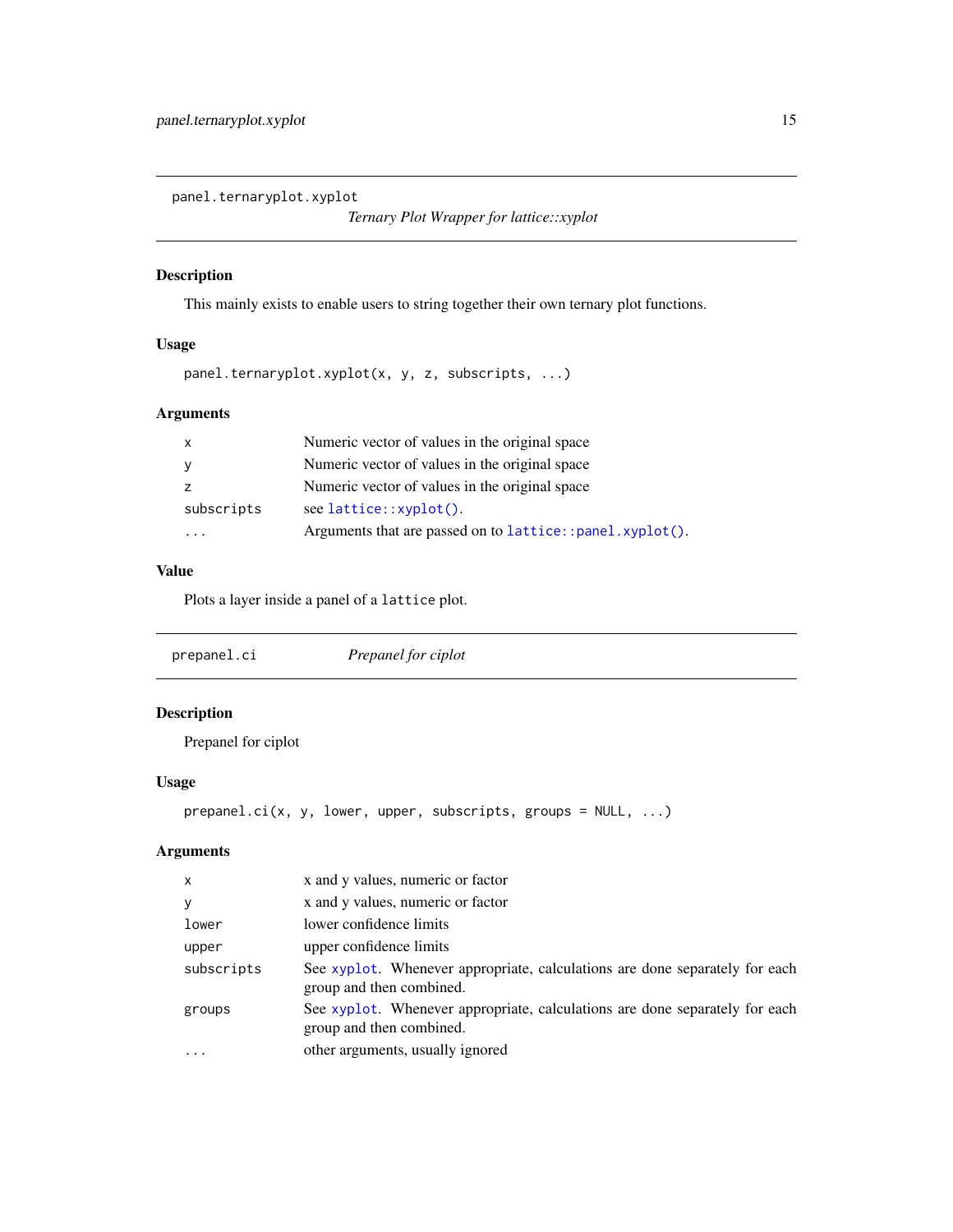### Examples

```
mod \le - lm(Petal.Width \sim Petal.Length*Species, data = iris)
newdat \leq expand.grid(Petal.Length = seq(1, 7, by = 0.1),
                      Species = c("setosa", "versicolor", "virginica"))
pred <- predict(mod, newdat, interval = "confidence")
dd <- cbind(newdat, pred)
xyplot(fit \sim Petal.Length, groups = Species, data = dd,prepanel = prepanel.ci,
       ylab = "Petal Width",
       xlab = "Petal Length",
       lower = dd$lwr, upper = dd$upr, alpha = 0.3,
       panel = function(...) {
         panel.ci(..., grid = TRUE)panel.xyplot(type = "1", ...)
       })
```
qqmath.zoo *Q-Q Plots for Zoo Objects*

### Description

Draw quantile-Quantile plots of a sample against a theoretical distribution, possibly conditioned on other variables.

### Usage

```
## S3 method for class 'zoo'
qqmath(x, data = NULL, xlab = "Theoretical quantiles",
 ylab = "Sample quantiles", ref = TRUE, ci = TRUE, ...)
```
### Arguments

| X    | A zoo object                                           |
|------|--------------------------------------------------------|
| data | Ignored                                                |
| xlab | X axis label                                           |
| ylab | Y axis label                                           |
| ref  | Plot a reference line via lattice::panel.gqmathline(). |
| ci   | Plot confidence levels via panel.gqmathci().           |
|      | Parameters to pass on to lattice:: qqmath().           |

### Value

Plots and returns a trellis object.

<span id="page-15-0"></span>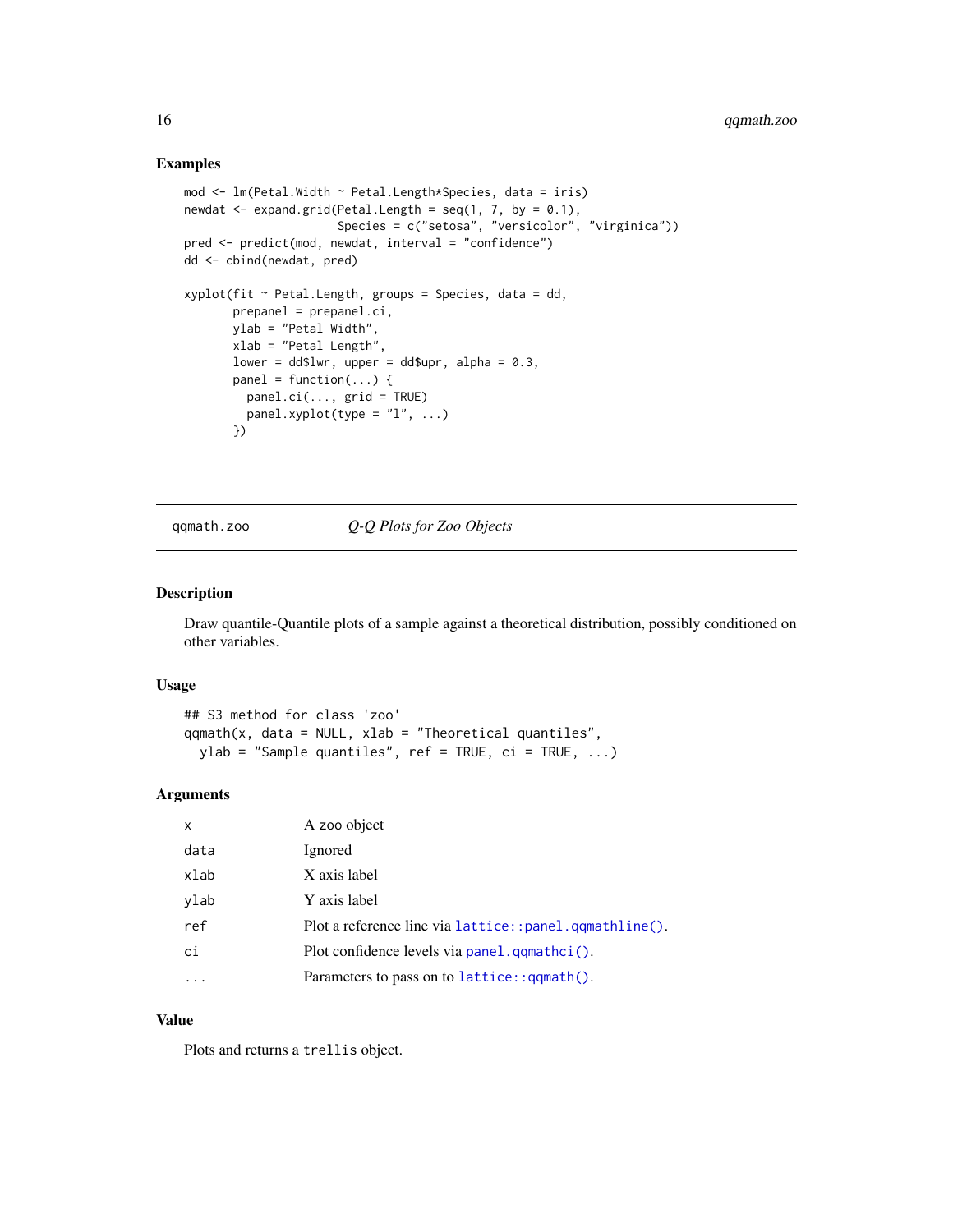#### <span id="page-16-0"></span>tactile.theme 17

### Author(s)

Original by Deepayan Sarkar.

### See Also

[lattice::qqmath\(\)](#page-0-0), [zoo::zoo\(\)](#page-0-0), [lattice::panel.qqmathline\(\)](#page-0-0).

### Examples

```
if (require(zoo))
 qqmath(zoo(lh))
```
tactile.theme *Tactile Theme*

### Description

A custom theme for lattice that tries to make away with some of the (in this author's opinion) excessive margins that result from the default settings. It also provides a different color theme based partly on [latticeExtra::custom.theme\(\)](#page-0-0).

### Usage

```
tactile.theme(fontsize = c(12, 8), color = TRUE, ...)
```
### Arguments

| fontsize                | A vector of two numeric scalars for text and symbols respectively. |
|-------------------------|--------------------------------------------------------------------|
| color                   | Colorized theme.                                                   |
| $\cdot$ $\cdot$ $\cdot$ | Additional named options.                                          |

### Details

The theme currently modifies the default lattice theme so that

- paddings (margins) are minimized,
- axis tick lengths are halved, and
- title size is decreased *slightly*.

### Value

A list of graphical parameters that for instance could be supplied inside a call to [lattice::xyplot\(\)](#page-0-0) or set via [lattice::lattice.options\(\)](#page-0-0).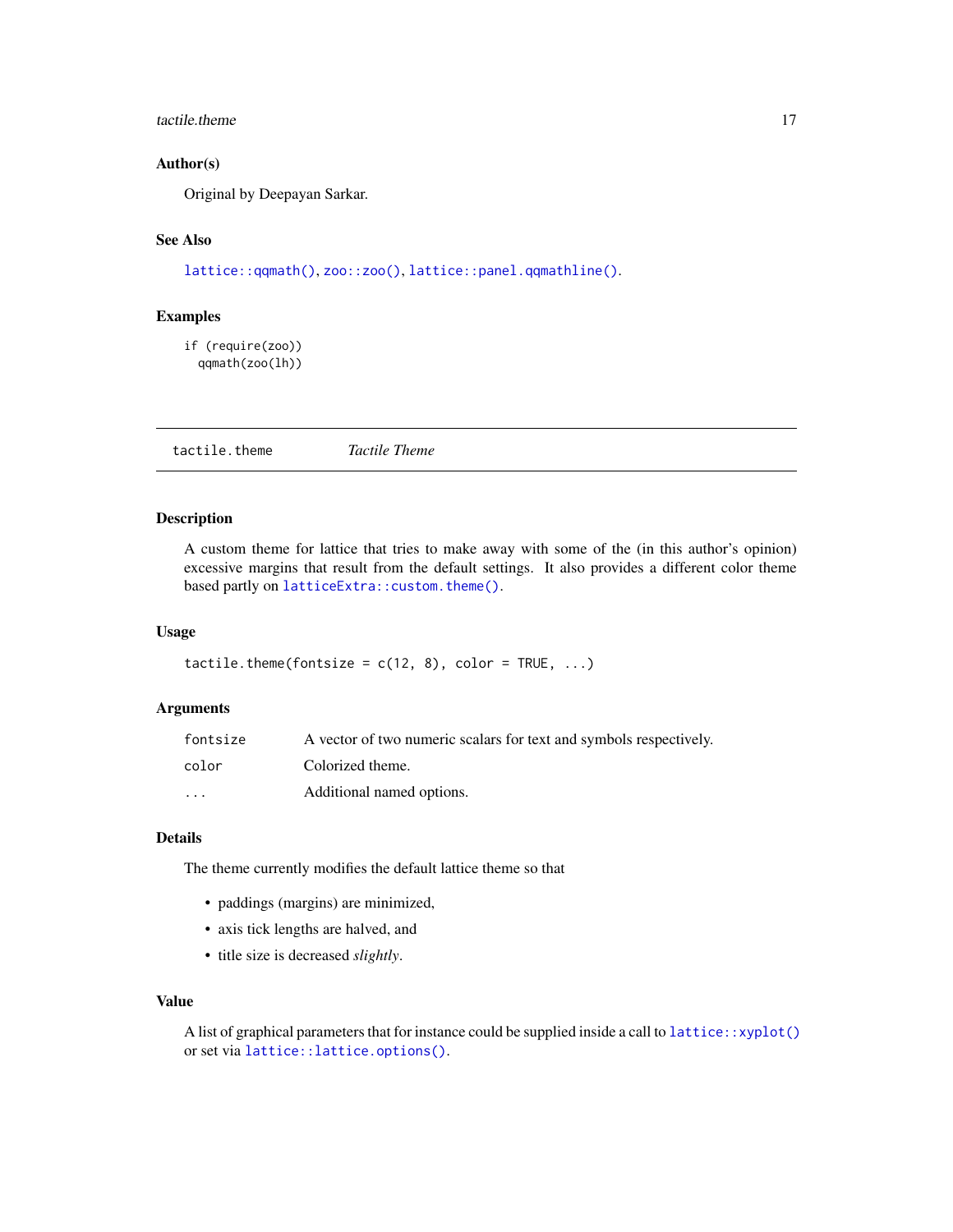### Examples

```
xyplot(speed \sim dist, data = cars, par.settings = tactile. theme())opars <- trellis.par.get()
trellis.par.set(tactile.theme())
show.settings()
trellis.par.set(opars)
```
ternaryplot *Ternary Plot*

### Description

A ternary plot is a triangular diagram that displays proportions of three variables. It can be used to map three-dimensional data to a two-dimensional surface with the caveat that the data's original scales are lost (unless it was proportional data to begin with).#'

#### Usage

```
ternaryplot(x, data, ...)
## S3 method for class 'formula'
ternaryplot(x, data = NULL, response = NULL,groups = NULL, density = FALSE, region = density || !is.null(response),
 contour = density || !is.null(response), labels = !is.null(response),
 colorkey = region, xlab, ylab, zlab, xlim = c(-0.15, 1.15),ylim = c(-0.3, 1), panel = panel.ternaryplot,
 default.prepanel = lattice.getOption("prepanel.default.xyplot"),
  drop.unused.levels = lattice.getOption("drop.unused.levels"),
  subset = TRUE, \ldots)
## S3 method for class 'data.frame'
ternaryplot(x, data = NULL, ...)## S3 method for class 'matrix'
ternaryplot(x, data = NULL, ...)
```

| $\mathsf{x}$        | See Methods (by class).                                                                                             |
|---------------------|---------------------------------------------------------------------------------------------------------------------|
| data                | A data frame in which the formula, groups, and conditioning variables are<br>evaluated.                             |
| $\cdot \cdot \cdot$ | Arguments that are passed on to other methods, particularly panel. $\text{ternaryplot}()$ .                         |
| response            | An optional response variable                                                                                       |
| groups              | A variable or expression to be evaluated in data and used to distinguish groups<br>by varying graphical parameters. |
| density             | Compute two-dimensional density estimates via MASS:: kde2d().                                                       |
|                     |                                                                                                                     |

<span id="page-17-0"></span>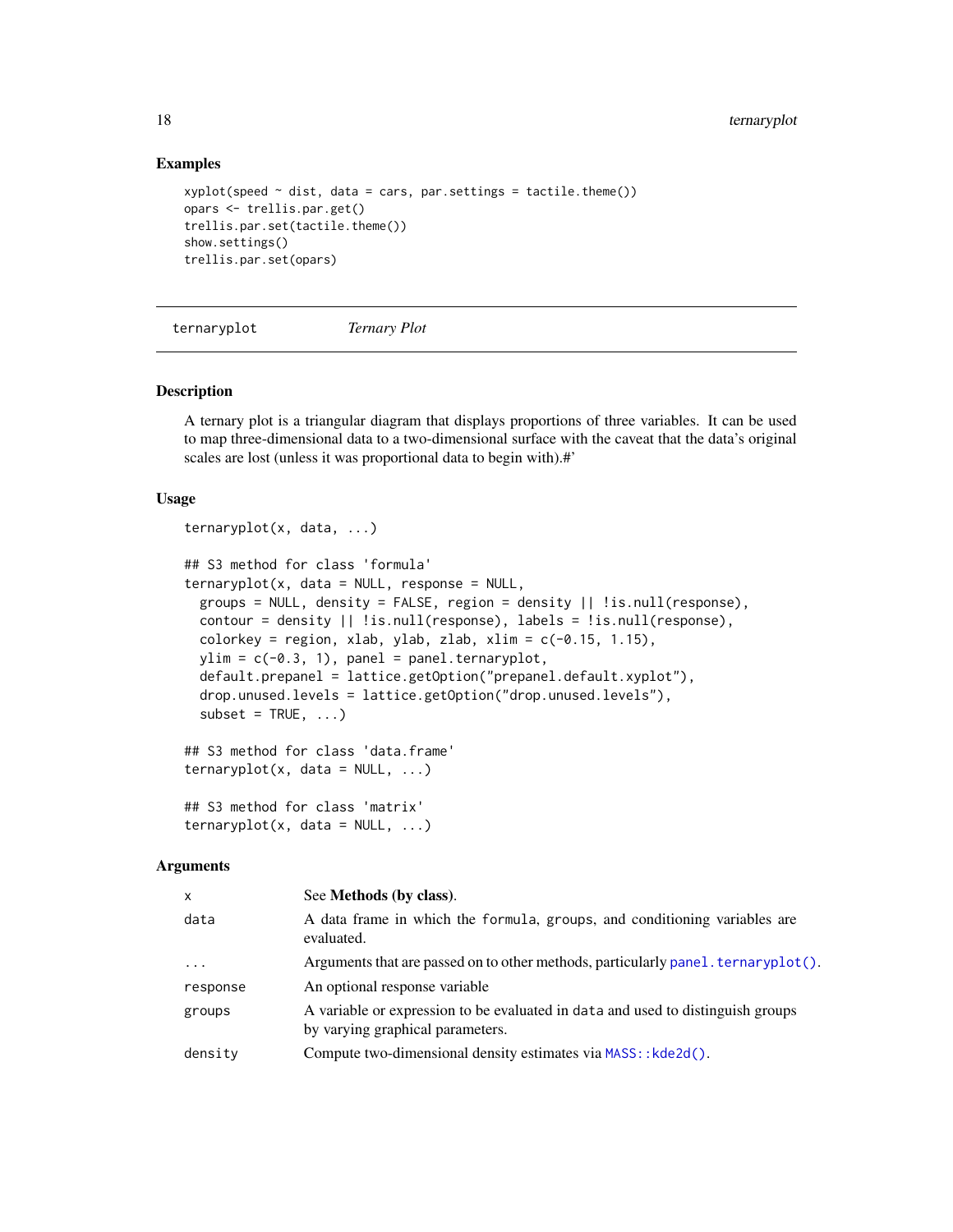### <span id="page-18-0"></span>ternaryplot 19

| region             | Fill density or response estimates with a color gradient.                                                                                                             |  |
|--------------------|-----------------------------------------------------------------------------------------------------------------------------------------------------------------------|--|
| contour            | Draw contour lines for density and response estimates.                                                                                                                |  |
| labels             | Label contour lines.                                                                                                                                                  |  |
| colorkey           | if TRUE automatically computes a colorkey for density or response estimates.<br>Can also be a list (see lattice::levelplot() for details on this).                    |  |
| xlab               | X axis label (the left dimension)                                                                                                                                     |  |
| ylab               | Y axis label (the right dimension)                                                                                                                                    |  |
| zlab               | Z axis label (the top dimension)                                                                                                                                      |  |
| xlim               | X limits for the plot region.                                                                                                                                         |  |
| ylim               | Y limits for the plot region.                                                                                                                                         |  |
| panel              | The panel function.                                                                                                                                                   |  |
| default.prepanel   |                                                                                                                                                                       |  |
|                    | The default prepanel function.                                                                                                                                        |  |
| drop.unused.levels |                                                                                                                                                                       |  |
|                    | Drop unused conditioning or groups levels.                                                                                                                            |  |
| subset             | An expression that evaluates to a logical or integer indexing vector. Like groups,<br>it is evaluated in data. Only the resulting rows of data are used for the plot. |  |

### Value

An object of class "trellis". The [update](#page-0-0) method can be used to update components of the object and the [print](#page-0-0) method (usually called by default) will plot it on an appropriate plotting device.

#### Methods (by class)

- formula: A formula of the form top  $\sim$  left  $*$  right. Variables will be evaluated inside data if provided.
- data.frame: A data frame for which the first three columns will be mapped to the *left*, *right*, and *top* dimensions of the ternary plot respectively.
- matrix: A matrix for which the first three columns will be mapped to the *left*, *right*, and *top* dimensions of the ternary plot respectively.

```
ternaryplot(Fertility \sim Agriculture \star Catholic, data = swiss)
ternaryplot(Catholic ~ Examination * Education, response = Infant.Mortality,
            data = swiss, contour = FALSE)
ternaryplot(Or \sim An * Ab | Feldspar, data = feldspar)
ternaryplot(Or \sim An * Ab, groups = Feldspar, data = feldspar, density = TRUE)
```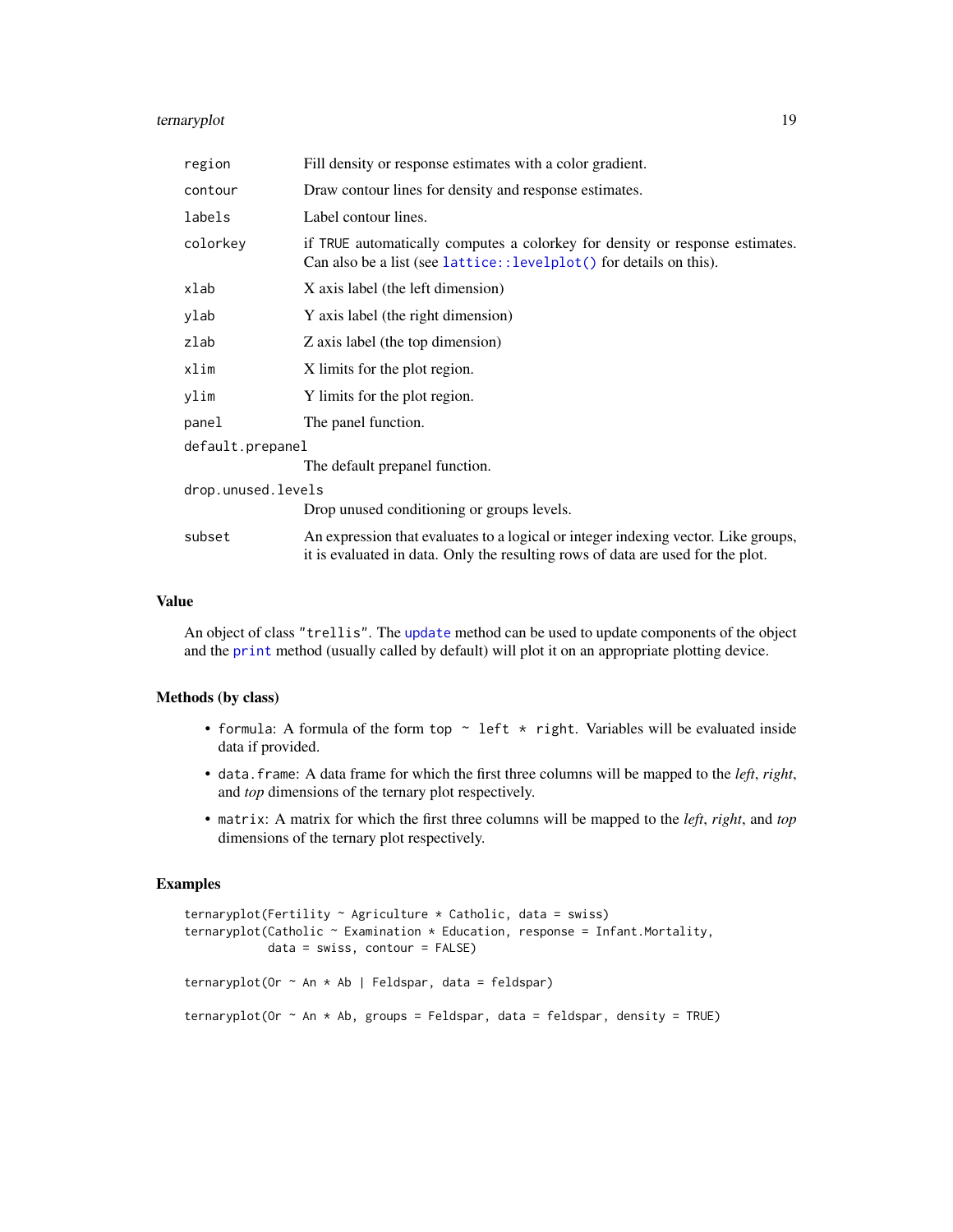<span id="page-19-0"></span>

This is a version of [stats::plot.acf\(\)](#page-0-0).

### Usage

```
## S3 method for class 'acf'
xyplot(x, data = NULL, ci = 0.95, ci_type = c("white","ma"), ci_col = trellis.par.get("add.line")$col, ci_lty = 2, ...
```
### Arguments

| X          | An 'acf' object.                          |
|------------|-------------------------------------------|
| data       | Ignored                                   |
| ci         | Confidence level.                         |
| $ci_type$  | Type of confidence level.                 |
| $ci_{col}$ | Line color for the confidence levels.     |
| ci_lty     | Line type for the confidence levels.      |
|            | Arguments passed on to lattice::xyplot(). |

### Value

Returns and plots a trellis object.

### Author(s)

Original by Brian Ripley.

### See Also

[lattice::xyplot\(\)](#page-0-0), [stats::plot.acf\(\)](#page-0-0), [stats::acf\(\)](#page-0-0).

```
z <- ts(matrix(rnorm(400), 100, 4), start = c(1961, 1), frequency = 12)
xyplot(acf(z))
```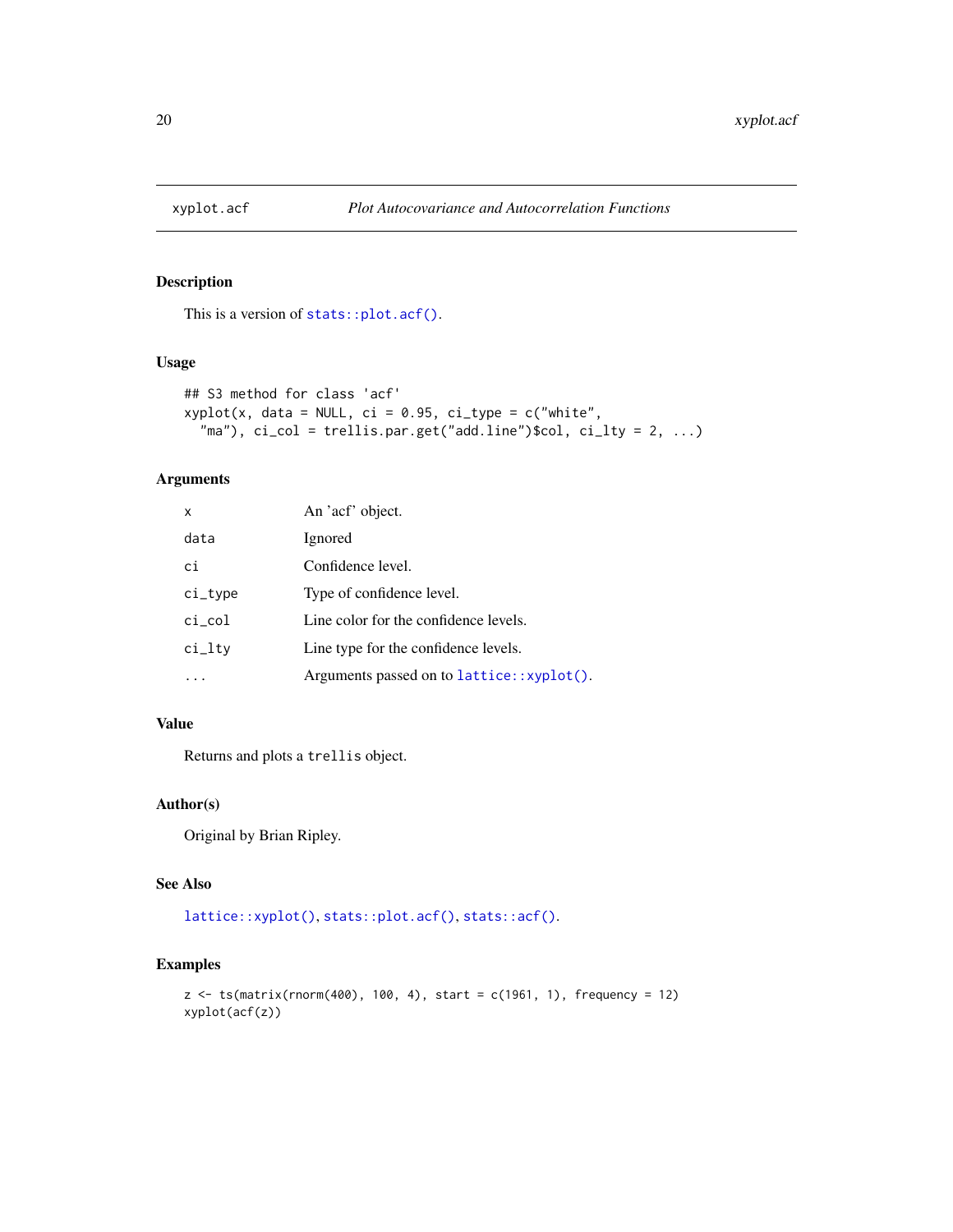<span id="page-20-0"></span>Diagnostic plots modelled after [stats::tsdiag\(\)](#page-0-0) with some modifications and corrections of pvalues in the Box–Ljung test.

### Usage

```
## S3 method for class 'Arima'
xyplot(x, data = NULL, which = 1:4, lag.max = NULL,gof.lag = NULL, qq.aspect = "iso", na.action = na.pass, main = NULL,
  layout = NULL, \dots)
```
### Arguments

| x         | A fitted time-series model of class Arima.                                                                                                                                                |
|-----------|-------------------------------------------------------------------------------------------------------------------------------------------------------------------------------------------|
| data      | Ignored                                                                                                                                                                                   |
| which     | A sequence of integers between 1 and 4, identifying the plots to be shown.                                                                                                                |
| lag.max   | Number of lags to compute ACF for.                                                                                                                                                        |
| gof.lag   | The maximum number of lags for the Ljung–Box test.                                                                                                                                        |
| qq.aspect | Aspect of Q-Q plot (see lattice:: $q$ qmath()).                                                                                                                                           |
| na.action | Treatment of NAs.                                                                                                                                                                         |
| main      | Optional titles for the plots. Can also be TRUE, in which case a default list of<br>titles will be added.                                                                                 |
| layout    | Either a numeric vector with (columns, rows) to use in the call to $gridExtra: grid.array(e),$<br>or a layout matrix which will then be passed as the $l$ ayout_matrix in grid.arrange(). |
| .         | Parameters to pass to xyplot().                                                                                                                                                           |

### Value

Plots a lattice plot and returns a trellis object.

### See Also

[stats::tsdiag\(\)](#page-0-0), [stats::arima\(\)](#page-0-0), [lattice::xyplot\(\)](#page-0-0), [gridExtra::grid.arrange\(\)](#page-0-0), [stats::Box.test\(\)](#page-0-0).

```
fit \le - arima(lh, order = c(1, 1, 0))
xyplot(fit, layout = c(2, 2))xyplot(fit, which = c(1:2, 4), layout = rbind(c(1, 1), c(2, 3)))
```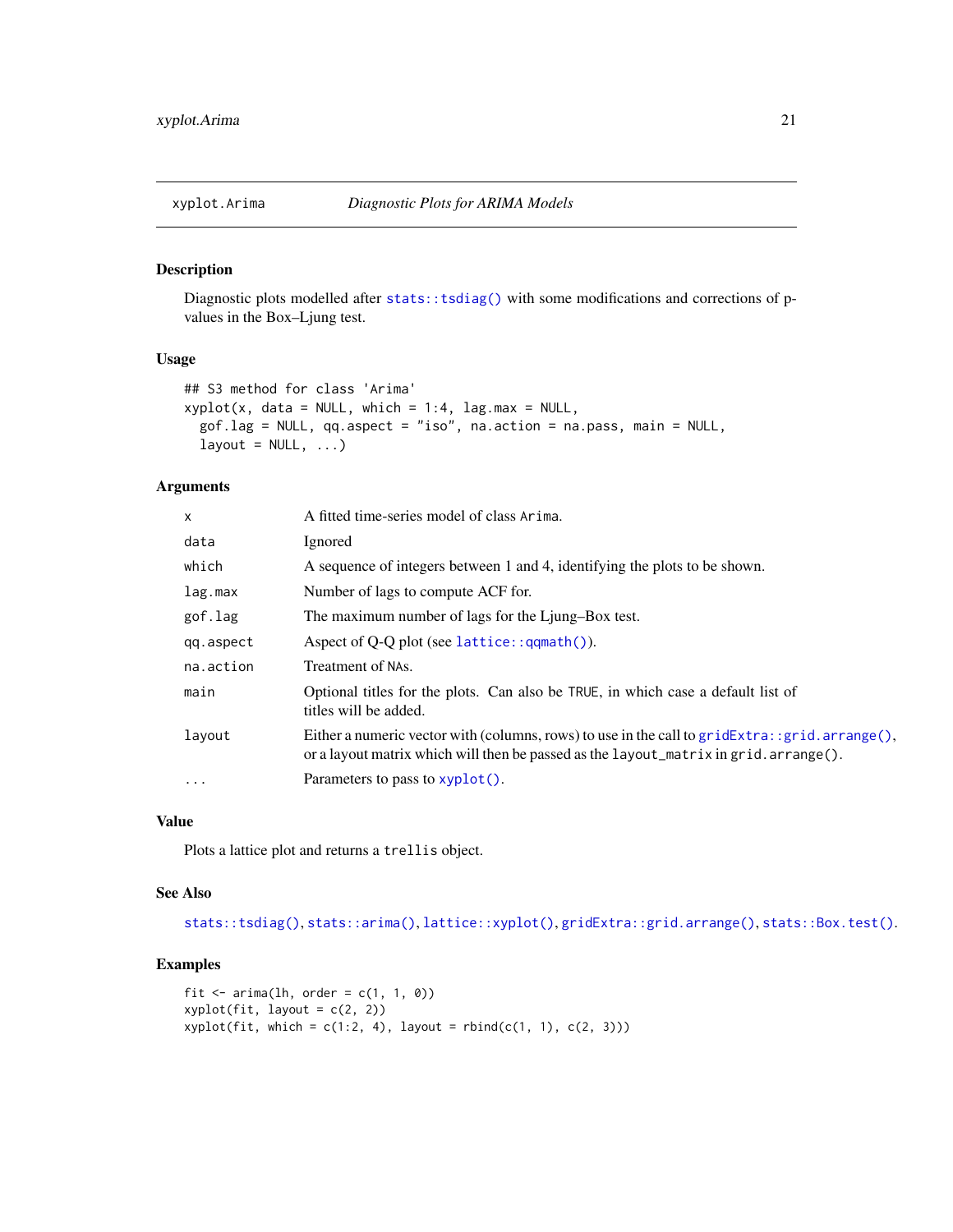<span id="page-21-0"></span>Plot forecasts from [forecast::forecast\(\)](#page-0-0). It is built mostly to resemble the [forecast::autoplot.forecast\(\)](#page-0-0) and [forecast::plot.forecast\(\)](#page-0-0) functions, but in addition tries to plot the predictions on the original scale.

### Usage

```
## S3 method for class 'forecast'
xyplot(x, data = NULL, ci = TRUE, ci\_levels = x$level,ci_{key} = ci, ci_{pal} = hcl(0, 0, 45:100),ci_alpha = trellis.par.get("regions")$alpha, ...)
```
### **Arguments**

| $\mathsf{x}$ | An object of class forecast.                                                                                                                                                |
|--------------|-----------------------------------------------------------------------------------------------------------------------------------------------------------------------------|
| data         | Data of observations left out of the model fit, usually "future" observations.                                                                                              |
| ci           | Plot confidence intervals for the predictions.                                                                                                                              |
| ci_levels    | The prediction levels to plot as a subset of those forecasted in x.                                                                                                         |
| ci_key       | Set to TRUE to draw a key automatically or provide a list (if length (ci_levels)<br>$>$ 5 should work with lattice::draw.colorkey() and otherwise with lattice::draw.key()) |
| ci_pal       | Color palette for the confidence bands.                                                                                                                                     |
| $ci$ alpha   | Fill alpha for the confidence interval.                                                                                                                                     |
| $\cdots$     | Arguments passed on to lattice::panel.xyplot().                                                                                                                             |

### Details

This function requires the zoo package.

### Value

An object of class "trellis". The [update](#page-0-0) method can be used to update components of the object and the [print](#page-0-0) method (usually called by default) will plot it on an appropriate plotting device.

### See Also

```
lattice::panel.xyplot(), forecast::forecast(), lattice::xyplot.ts().
```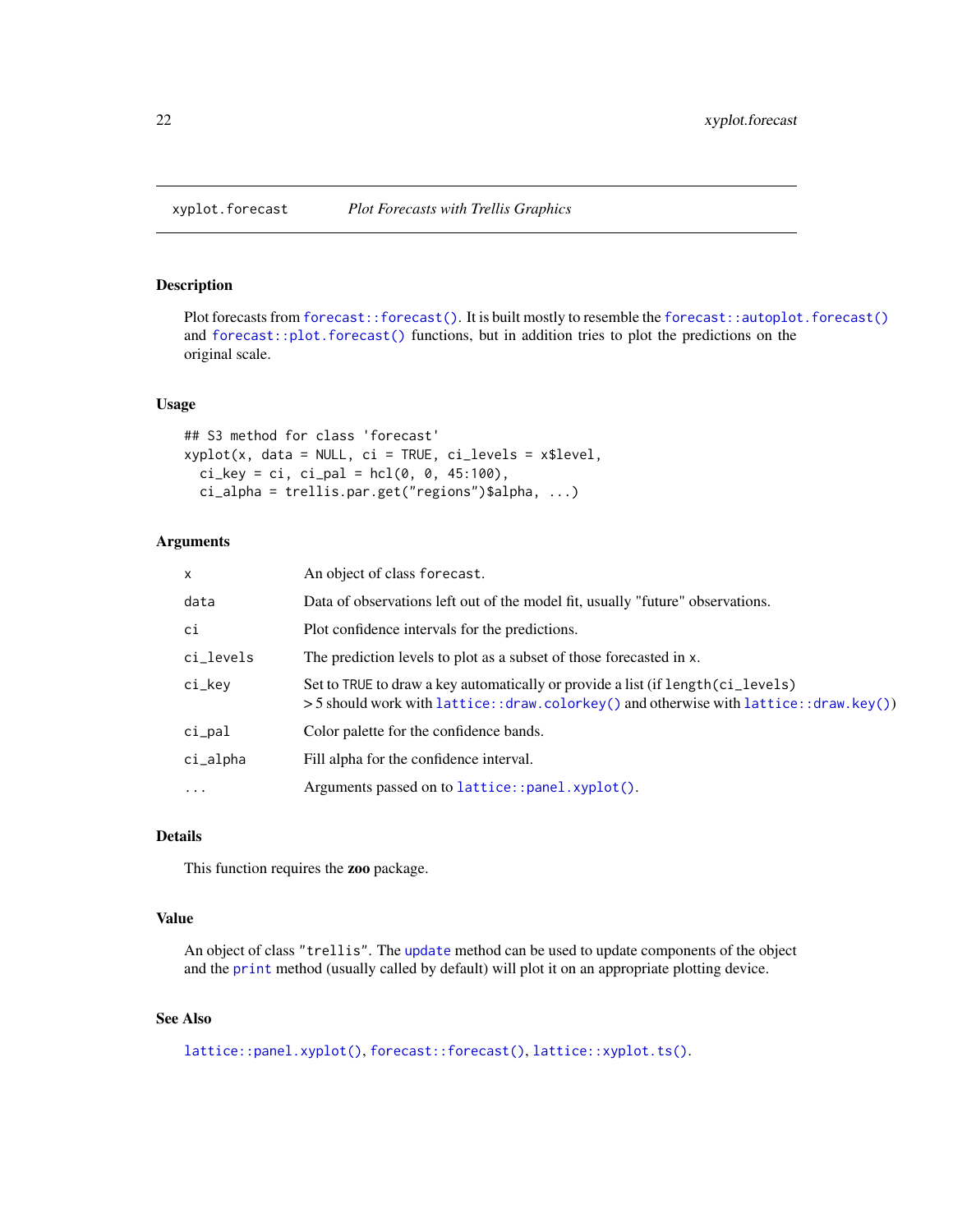#### <span id="page-22-0"></span>xyplot.lm 23

### Examples

```
if (require(forecast)) {
 train <- window(USAccDeaths, c(1973, 1), c(1977, 12))
 test <- window(USAccDeaths, c(1978, 1), c(1978, 12))
 fit \le - arima(train, order = c(0, 1, 1),
               seasonal = list(order = c(\emptyset, 1, 1)))
 fcast1 <- forecast(fit, 12)
 xyplot(fcast1, test, grid = TRUE, auto.key = list(correr = c(0, 0.99)),ci_{key} = list(title = "PI Level")# A fan plot
 fcast2 <- forecast(fit, 12, level = seq(0, 95, 10))
 xyplot(fcast2, test, ci_pal = heat.colors(100))
}
```
xyplot.lm *Lattice plot diagnostics for lm objects*

### Description

Lattice plot diagnostics for  $lm$  objects, mostly mimicking the behavior of [stats::plot.lm\(\)](#page-0-0) but based on [lattice::xyplot\(\)](#page-0-0) instead.

### Usage

```
## S3 method for class 'lm'
xyplot(x, data = NULL, which = c(1:3, 5), main = FALSE,id.n = 3, labels.id = names(residuals(x)), cex.id = 0.75,
  cock.\n    levels = c(0.5, 1), \n    label.pos = c(4, 2), \n    layout = NULL, ...)
```

| $\mathsf{x}$ | Im object, typically result of $\text{Im} \text{ or } \text{glm}$ .                                                                                                              |
|--------------|----------------------------------------------------------------------------------------------------------------------------------------------------------------------------------|
| data         | Only provided for method consistency and is ignored.                                                                                                                             |
| which        | if a subset of the plots is required, specify a subset of the numbers $1:6$                                                                                                      |
| main         | if TRUE plots default titles. Can also be a list or character vector of length 6.                                                                                                |
| id.n         | number of points to be labelled in each plot, starting with the most extreme.                                                                                                    |
| labels.id    | vector of labels, from which the labels for extreme points will be chosen. NULL<br>uses observation numbers.                                                                     |
| cex.id       | magnification of point labels.                                                                                                                                                   |
| cook.levels  | levels of Cook's distance at which to draw contours.                                                                                                                             |
| label.pos    | positioning of labels, for the left half and right half of the graph respectively, for<br>plots $1-3$ .                                                                          |
| layout       | a numeric vector with [columns, rows] to use in the call to $gridExtra::grid.array(e),$<br>or a layout matrix which will then be passed as the layout_matrix in grid. arrange(). |
| $\cdots$     | arguments to be passed to lattice::xyplot().                                                                                                                                     |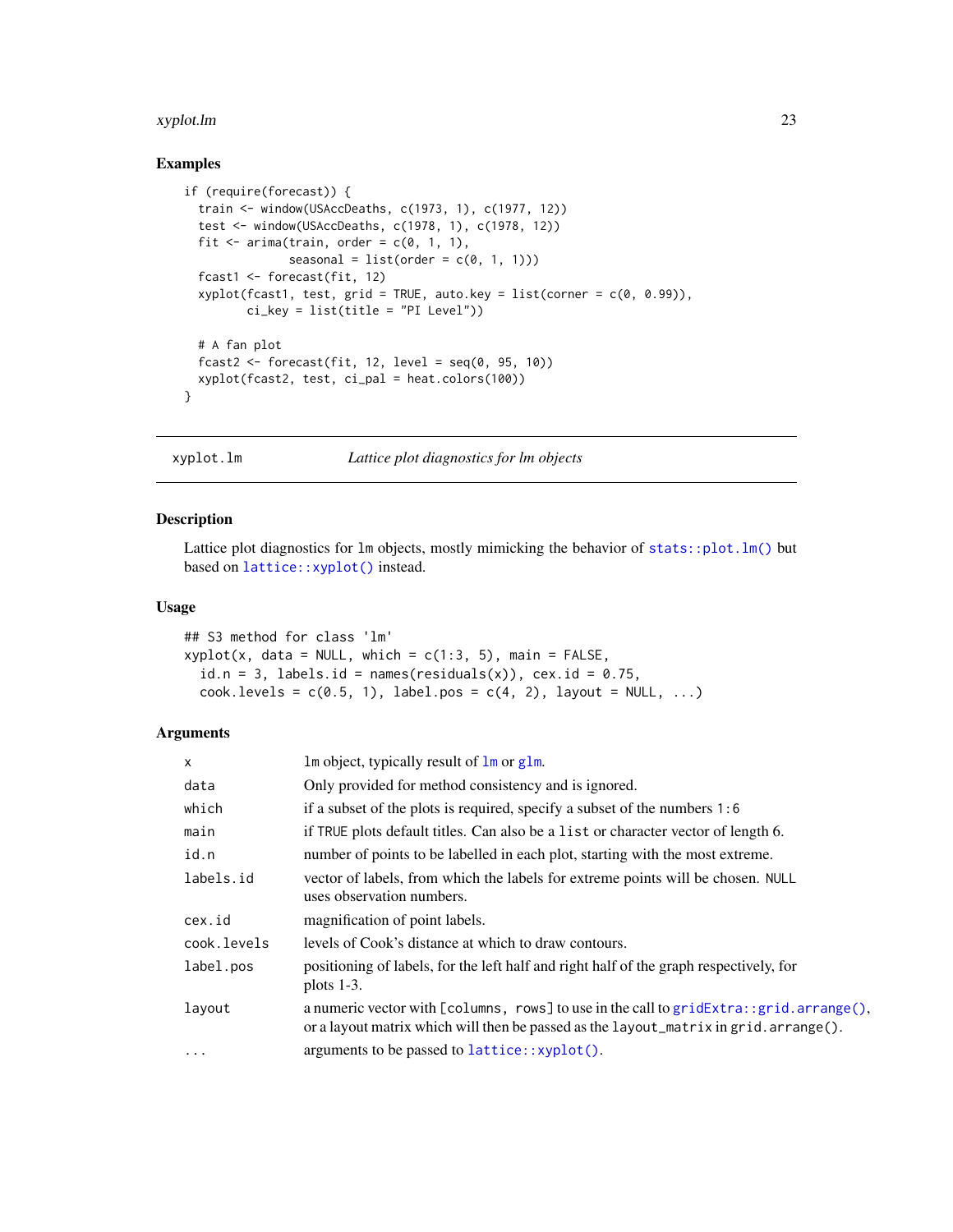<span id="page-23-0"></span>A list of trellis objects or a single trellis object.

### Author(s)

Original by John Maindonald and Martin Maechler. Adaptation to lattice by Johan Larsson.

### See Also

```
stats::lm(), stats::plot.lm(), lattice::xyplot()
```

```
fit <- lm(Sepal.Length ~ Sepal.Width, data = iris)
xyplot(fit)
xyplot(fit, which = 5)
```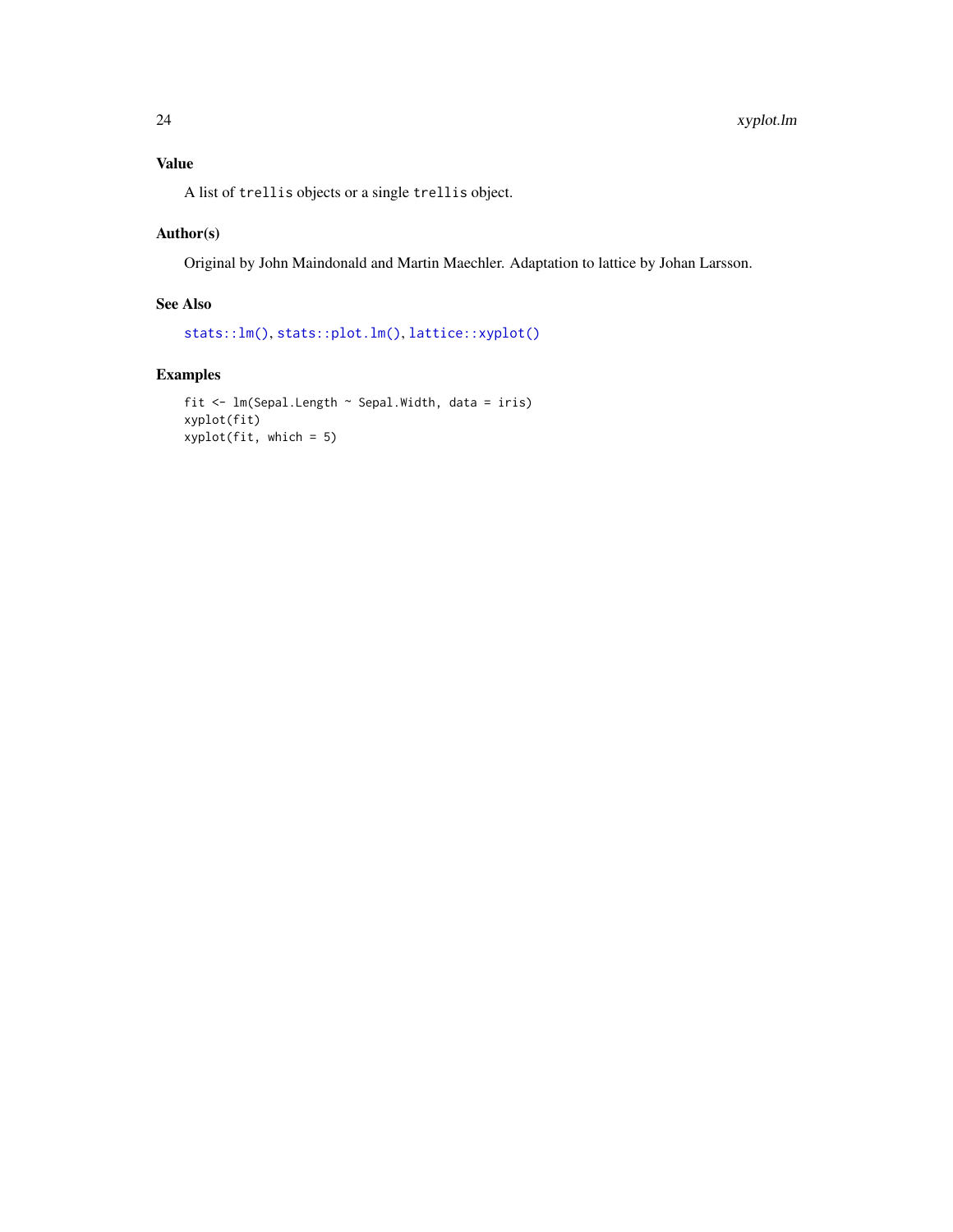# <span id="page-24-0"></span>**Index**

∗Topic datasets feldspar, [6](#page-5-0) approx, *[5](#page-4-0)* bubbleplot, [2](#page-1-0) bw.nrd, *[5](#page-4-0)* bwplot2, [3](#page-2-0) diag.panel.splom.density, [4](#page-3-0) feldspar, [6](#page-5-0) fft, *[5](#page-4-0)* forecast::autoplot.forecast(), *[22](#page-21-0)* forecast::forecast(), *[22](#page-21-0)* forecast::plot.forecast(), *[22](#page-21-0)* glm, *[23](#page-22-0)* gridExtra::grid.arrange(), *[21](#page-20-0)*, *[23](#page-22-0)* lattice::bwplot(), *[3,](#page-2-0) [4](#page-3-0)* lattice::diag.panel.splom(), *[5](#page-4-0)* lattice::draw.colorkey(), *[22](#page-21-0)* lattice::draw.key(), *[3](#page-2-0)*, *[22](#page-21-0)* lattice::lattice.options(), *[17](#page-16-0)* lattice::levelplot(), *[19](#page-18-0)* lattice::panel.lines(), *[5](#page-4-0)*, *[12,](#page-11-0) [13](#page-12-0)* lattice::panel.polygon(), *[9](#page-8-0)*, *[12,](#page-11-0) [13](#page-12-0)* lattice::panel.qqmath(), *[10](#page-9-0)* lattice::panel.qqmathline(), *[9,](#page-8-0) [10](#page-9-0)*, *[16,](#page-15-0) [17](#page-16-0)* lattice::panel.superpose(), *[9](#page-8-0)* lattice::panel.text(), *[12,](#page-11-0) [13](#page-12-0)* lattice::panel.xyplot(), *[7](#page-6-0)*, *[10](#page-9-0)*, *[12,](#page-11-0) [13](#page-12-0)*, *[15](#page-14-0)*, *[22](#page-21-0)* lattice::qqmath(), *[9,](#page-8-0) [10](#page-9-0)*, *[16,](#page-15-0) [17](#page-16-0)*, *[21](#page-20-0)* lattice::splom(), *[4,](#page-3-0) [5](#page-4-0)* lattice::xyplot(), *[2,](#page-1-0) [3](#page-2-0)*, *[7,](#page-6-0) [8](#page-7-0)*, *[15](#page-14-0)*, *[17](#page-16-0)*, *[20,](#page-19-0) [21](#page-20-0)*, *[23,](#page-22-0) [24](#page-23-0)* lattice::xyplot.ts(), *[22](#page-21-0)* latticeExtra::custom.theme(), *[17](#page-16-0)*

### lm, *[23](#page-22-0)*

MASS::kde2d(), *[10](#page-9-0)*, *[18](#page-17-0)* panel.bubbleplot, [7](#page-6-0) panel.bubbleplot(), *[3](#page-2-0)* panel.ci, [7](#page-6-0) panel.grid, *[8](#page-7-0)* panel.qqmathci, [9](#page-8-0) panel.qqmathci(), *[16](#page-15-0)* panel.superpose, *[8](#page-7-0)* panel.ternaryplot, [10](#page-9-0) panel.ternaryplot(), *[18](#page-17-0)* panel.ternaryplot.clip, [11](#page-10-0) panel.ternaryplot.clip(), *[11](#page-10-0)* panel.ternaryplot.density, [12](#page-11-0) panel.ternaryplot.density(), *[11,](#page-10-0) [12](#page-11-0)* panel.ternaryplot.grid, [12](#page-11-0) panel.ternaryplot.grid(), *[11](#page-10-0)* panel.ternaryplot.response, [13](#page-12-0) panel.ternaryplot.response(), *[11](#page-10-0)* panel.ternaryplot.scales, [14](#page-13-0) panel.ternaryplot.scales(), *[11](#page-10-0)* panel.ternaryplot.xyplot, [15](#page-14-0) panel.ternaryplot.xyplot(), *[10,](#page-9-0) [11](#page-10-0)* points, *[8](#page-7-0)* prepanel.ci, [15](#page-14-0) print, *[3,](#page-2-0) [4](#page-3-0)*, *[19](#page-18-0)*, *[22](#page-21-0)* qqmath.zoo, [16](#page-15-0) quantile, *[9](#page-8-0)*

stats::acf(), *[20](#page-19-0)* stats::arima(), *[21](#page-20-0)* stats::Box.test(), *[21](#page-20-0)* stats::density(), *[5](#page-4-0)* stats::lm(), *[24](#page-23-0)* stats::plot.acf(), *[20](#page-19-0)* stats::plot.lm(), *[23,](#page-22-0) [24](#page-23-0)* stats::tsdiag(), *[21](#page-20-0)*